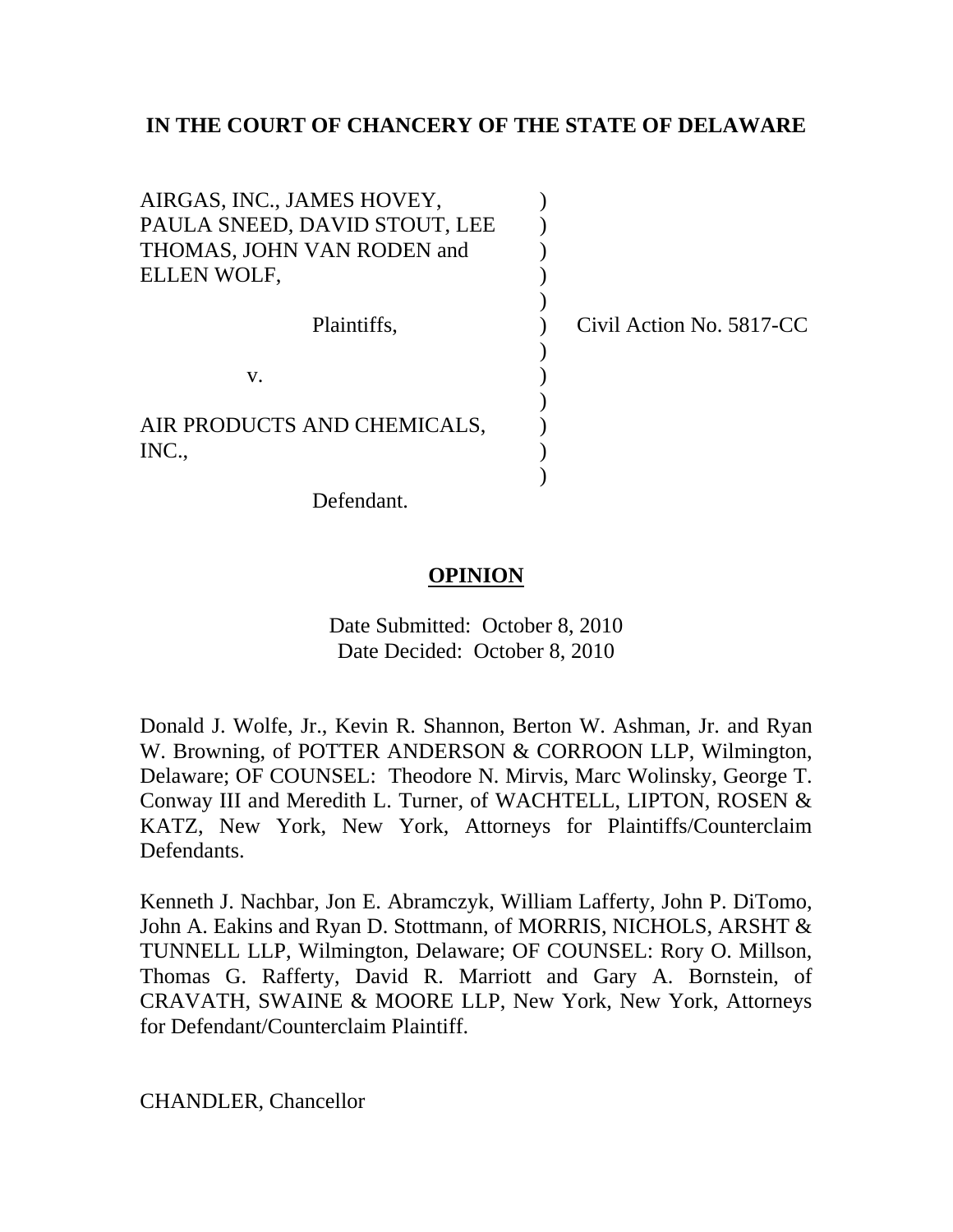In this case of apparent first impression, I confront this question: whether a bylaw amendment proposed by Air Products and Chemicals, Inc. that would cause Airgas, Inc.'s annual meetings to be held each year in the month of January, as opposed to approximately seven months later (August) when Airgas's annual meetings have historically been held, is valid under Delaware law. Of particular concern is whether Airgas, Inc.'s 2011 annual meeting may be held on January 18, 2011, barely four months after its 2010 annual meeting was held.

This issue arises in the midst of a heated takeover battle by Air Products and Chemicals, Inc. for control of Airgas, Inc. On September 15, 2010, Airgas held its 2010 annual meeting. At that annual meeting, Air Products successfully obtained all three board seats that were up for election on Airgas's nine-member board.<sup>1</sup> The Air Products bylaw proposal to move Airgas's annual meetings to January received approximately 45.8% of the shares entitled to vote in the election (which equates to a little over 51% of the shares actually voted).

The first question I am presented with is whether the bylaw received enough votes to be adopted under Airgas's charter, or whether it actually

<sup>&</sup>lt;sup>1</sup> On September 23, 2010, Airgas expanded the size of its board to ten members and reappointed Chief Executive Officer Peter McCausland, who lost his seat at the September 15, 2010 meeting, to fill the new seat on the board.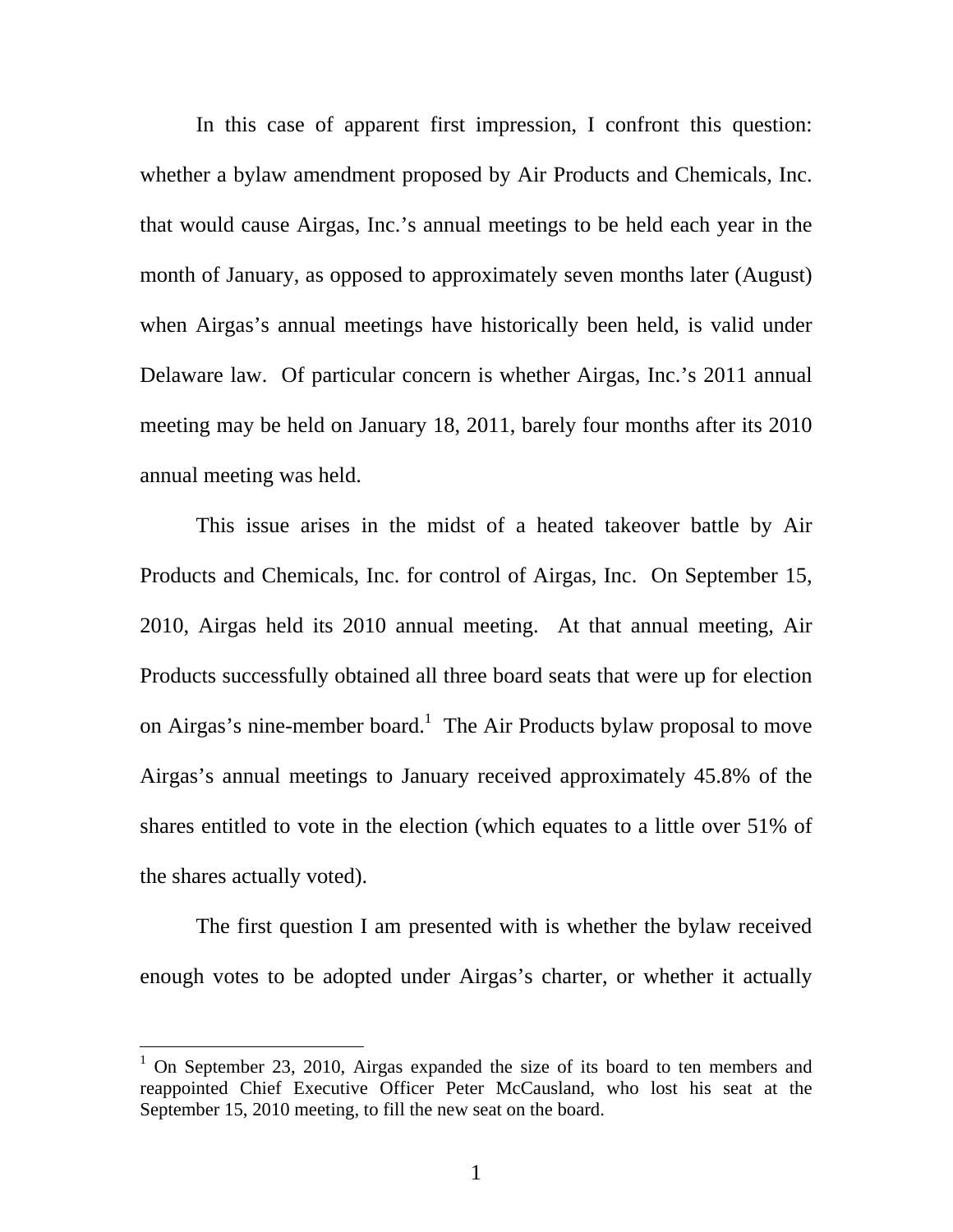required a supermajority vote of 67% of the outstanding shares to pass. This question turns on whether the bylaw is viewed as a bylaw amendment to Article II of Airgas's bylaws, the article that addresses annual meetings of stockholders (which requires a simple majority vote to amend), or as a bylaw amendment that is "inconsistent" with Article III of Airgas's bylaws, the article that addresses director elections and their terms (which requires a supermajority vote of stockholders to amend).

The next question, of far greater import (assuming I find that the bylaw was properly passed), is whether the bylaw itself is valid. Airgas challenges the validity of the annual meeting bylaw under Delaware law, and the parties take opposing stances on whether the bylaw violates Sections 141(d), 141(k), and 211 of the Delaware General Corporation Law ("DGCL"). Also in dispute is whether the bylaw violates Airgas's charter. The key issue here is whether the bylaw would cut short the Airgas directors' "full term" on Airgas's classified board by moving up the annual meeting to take place earlier in the year. Much of this debate over the validity of the bylaw boils down to a semantics war over the meaning of one word: "annual." Specifically, in the context of an "annual meeting" that, depending on when it is held, could have the effect of altering the length of a director's tenure on a staggered board, does the term "annual" mean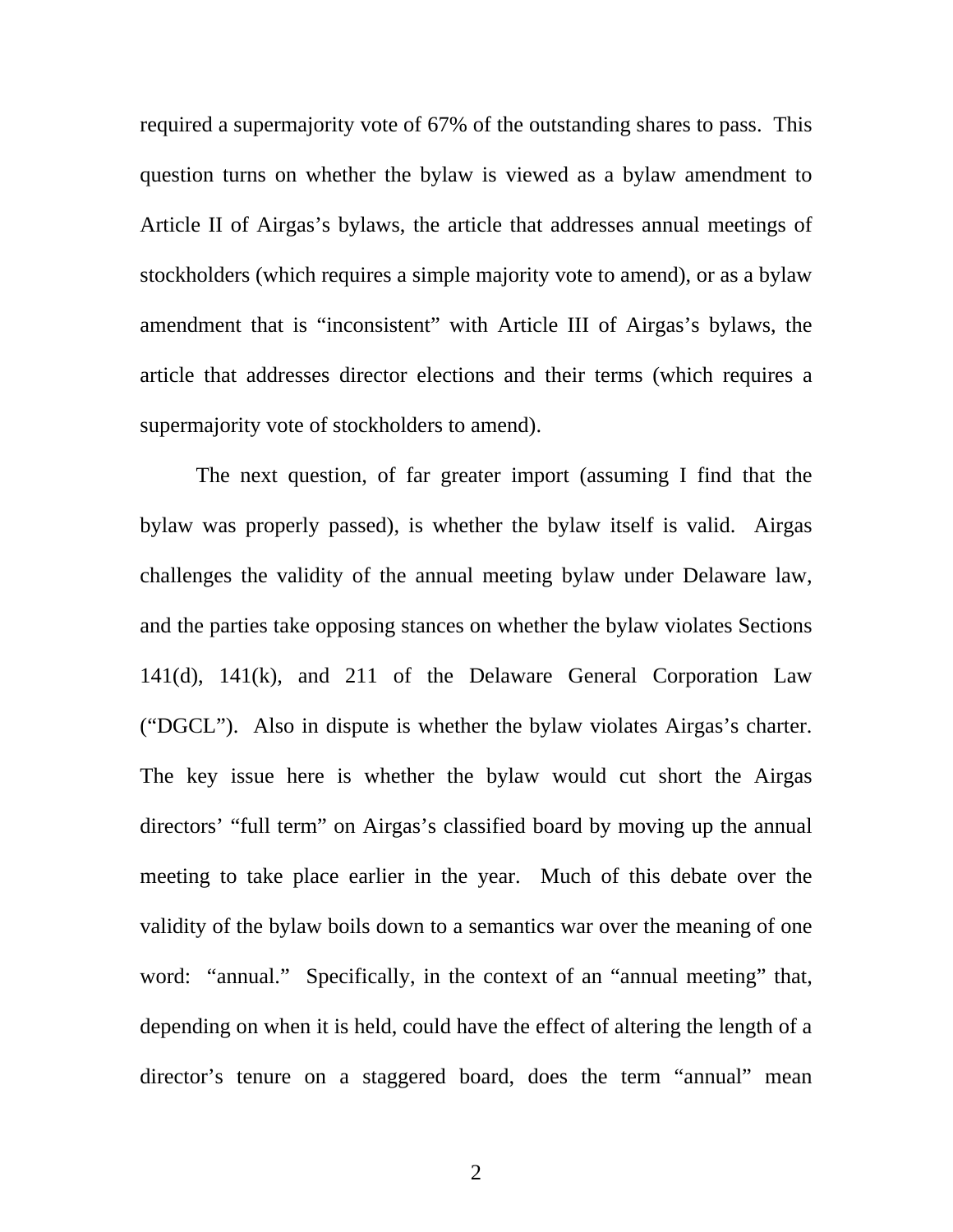"separated by approximately twelve months" or does it simply mean "occurring once a year"?

On an expedited briefing schedule, the parties have submitted crossmotions for judgment on the pleadings. Plaintiff/Counterclaim Defendant Airgas, Inc., together with individual plaintiffs/counterclaim defendants James Hovey, Paula Sneed, David Stout, Lee Thomas, John van Roden, and Ellen Wolf (collectively, "plaintiffs") have moved for judgment declaring that the Air Products bylaw is invalid. Defendant/Counterclaim Plaintiff Air Products and Chemicals, Inc. ("defendant") has moved for judgment declaring the bylaw valid and adopted as of September 15, 2010. The parties concluded briefing on this motion on September 28, 2010, and it was argued on October 8, 2010. As there is no direct precedent on point, in arriving at my decision I rely heavily on the plain text of—and the policy underlying—the statutory authority relied upon by the parties and the text of Airgas's charter and bylaw provisions. For the reasons explained below, I have determined that the bylaw was properly adopted at the September 15, 2010 annual meeting, that it does not conflict with Airgas's charter, and that it is valid under Delaware law.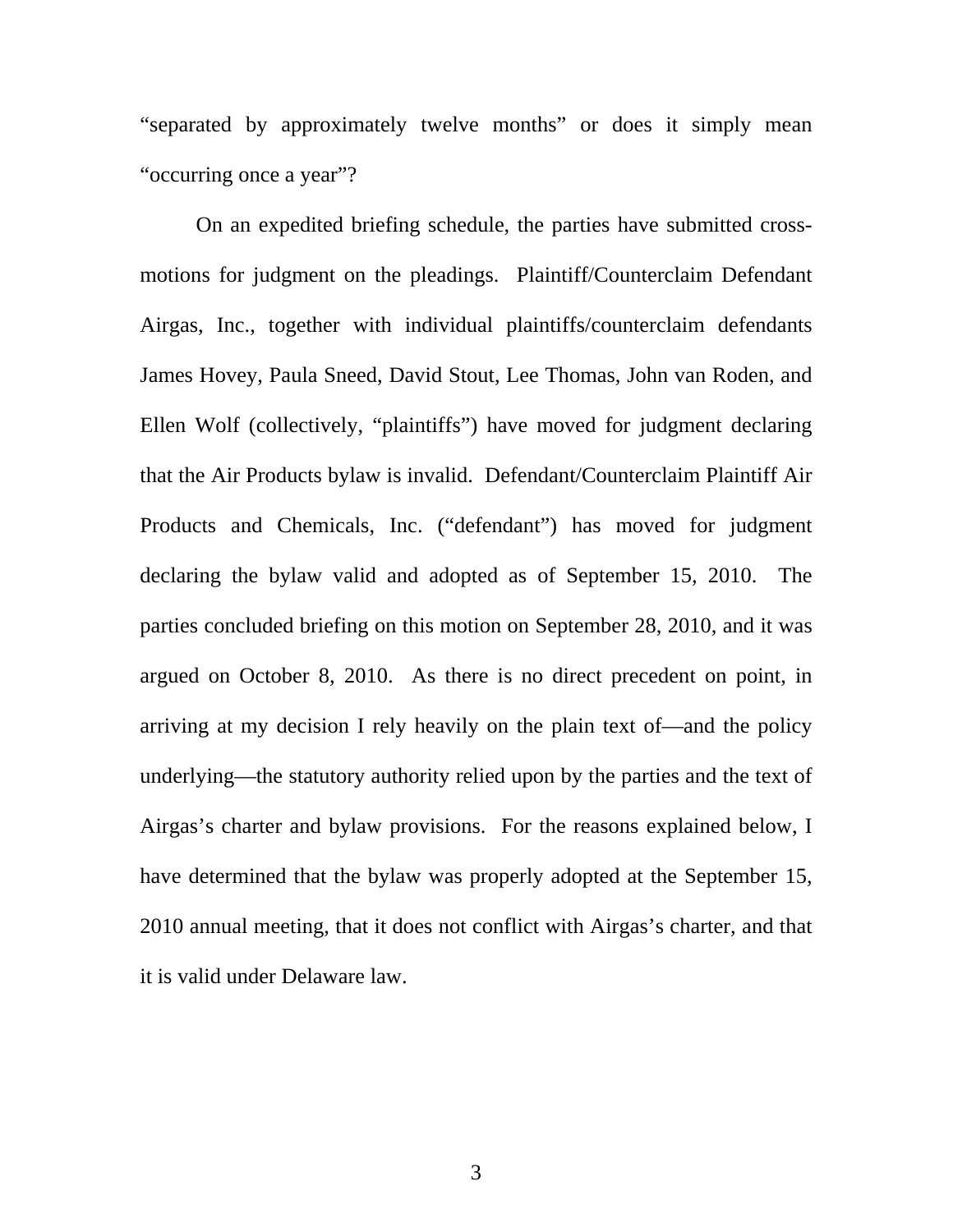### **I. FACTUAL BACKGROUND**

At the time of its September 15, 2010 annual meeting, Airgas had a nine-member staggered board of three equal classes, with one class (three members) up for reelection each year.<sup>2</sup> Air Products, a stockholder of Airgas, has been attempting to acquire Airgas for almost a year now, although its overtures have been coolly received. It first expressed interest in October 2009, and over the following couple of months made three proposals to acquire Airgas. Each offer was rejected by the Airgas board as grossly undervaluing the company. After raising its bid several more times, $3$ Air Products' most recent proposal is an all-cash tender offer to acquire 100% of Airgas's shares for \$65.50 per share.<sup>4</sup> In connection with its proposal, Air Products launched a proxy contest to gain control of Airgas's board.<sup>5</sup> Air Products nominated three candidates for election at the 2010 annual meeting and proposed three amendments to Airgas's bylaws, only

 2 Airgas now has a ten-member staggered board. *See supra* note 1.

<sup>&</sup>lt;sup>3</sup> On October 15, 2009, Air Products made its initial offer. That offer was rejected. On November 20, 2009, it offered a \$60/share all-stock deal. That offer was rejected. Air Products made another offer worth \$62/share in December which was also rejected. On February 4, 2010, Air Products made a public proposal to acquire Airgas for \$60/share, and on February 11, it announced an all-cash tender offer at that price for 100% of the Airgas shares. On July 8, Air Products increased its offer to \$63.50/share. Airgas rejected that offer. On September 6, 2010, Air Products again raised its bid to \$65.50/share. The Airgas board rejected that offer as well.

<sup>&</sup>lt;sup>4</sup> The market price of Airgas's stock on October 7, 2010 closed at \$68.57, suggesting that the market expects Air Products to increase its offer.

 $^5$  Airgas has a poison pill, a staggered board, and other standard defenses in place (e.g., Airgas has not opted out of DGCL Section 203, which is Delaware's anti-takeover statute).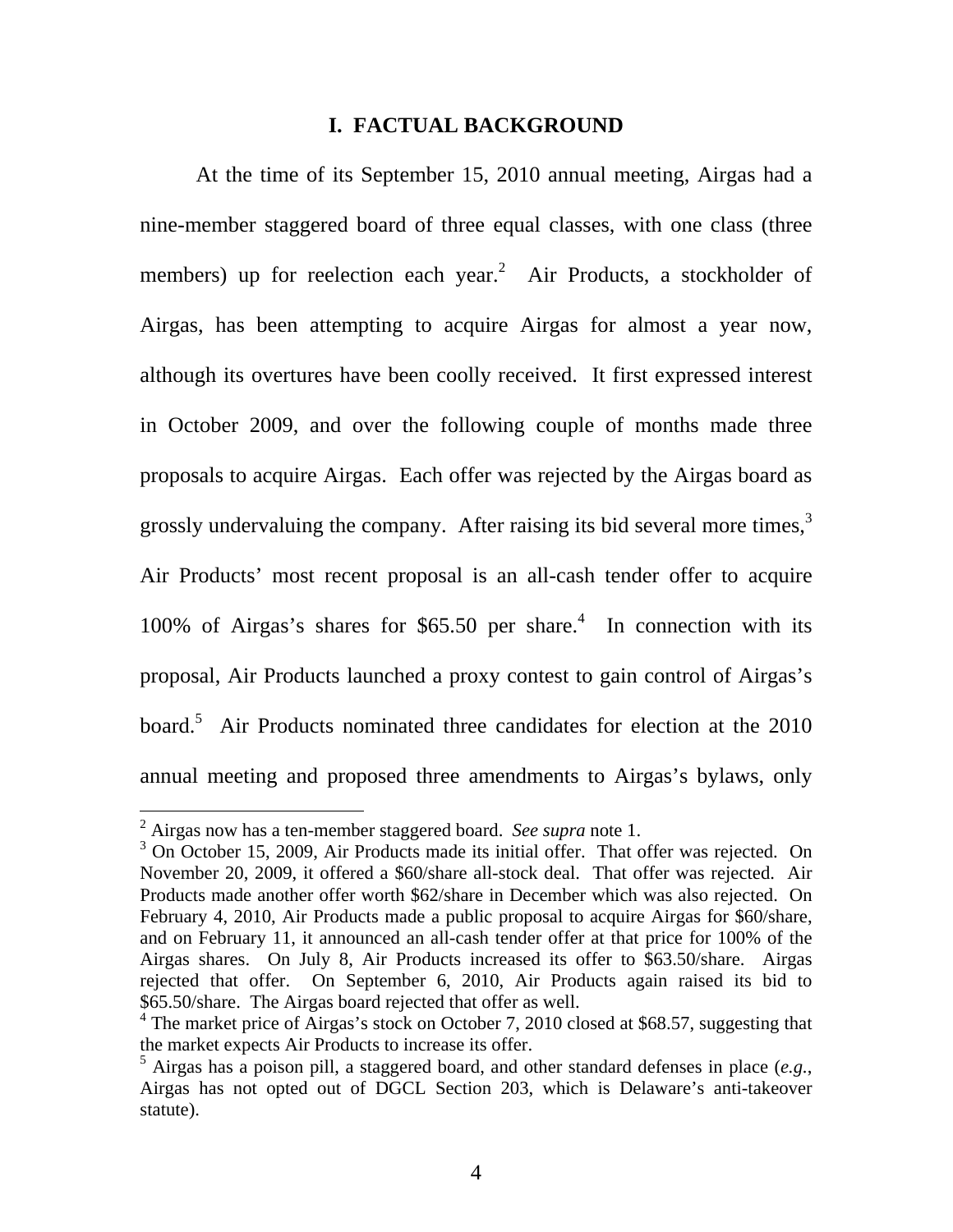one of which is at issue in this Opinion. All three of Air Products' bylaw proposals were adopted by a majority vote at the September 15, 2010 annual meeting.

The first bylaw amendment would establish new director eligibility criteria and disqualification requirements. Airgas contests the validity of this bylaw and Air Products has moved for judgment on the pleadings seeking a declaration on its adoption and validity, but the parties have stipulated to defer briefing on that motion until a later date. The second Air Products proposal would repeal any new bylaw or bylaw amendment adopted by the Airgas board without stockholder approval after April 7, 2010. Airgas has not contested the validity of this resolution. The third bylaw amendment proposed by Air Products, as noted earlier, would move Airgas's annual meeting to January. The key operative sentence of the annual meeting bylaw reads: "The annual meeting of stockholders to be held in 2011 (the '2011 Annual Meeting') shall be held on January 18, 2011 at 10:00 a.m., and each subsequent annual meeting of stockholders shall be held in January."<sup>6</sup> This is the only bylaw at issue here.

Air Products made clear in its proxy materials that its proposed bylaws were directly related to its pending tender offer, telling stockholders

 6 Air Products, Definitive Proxy Statement (Schedule 14A), at 18-19 (July 29, 2010).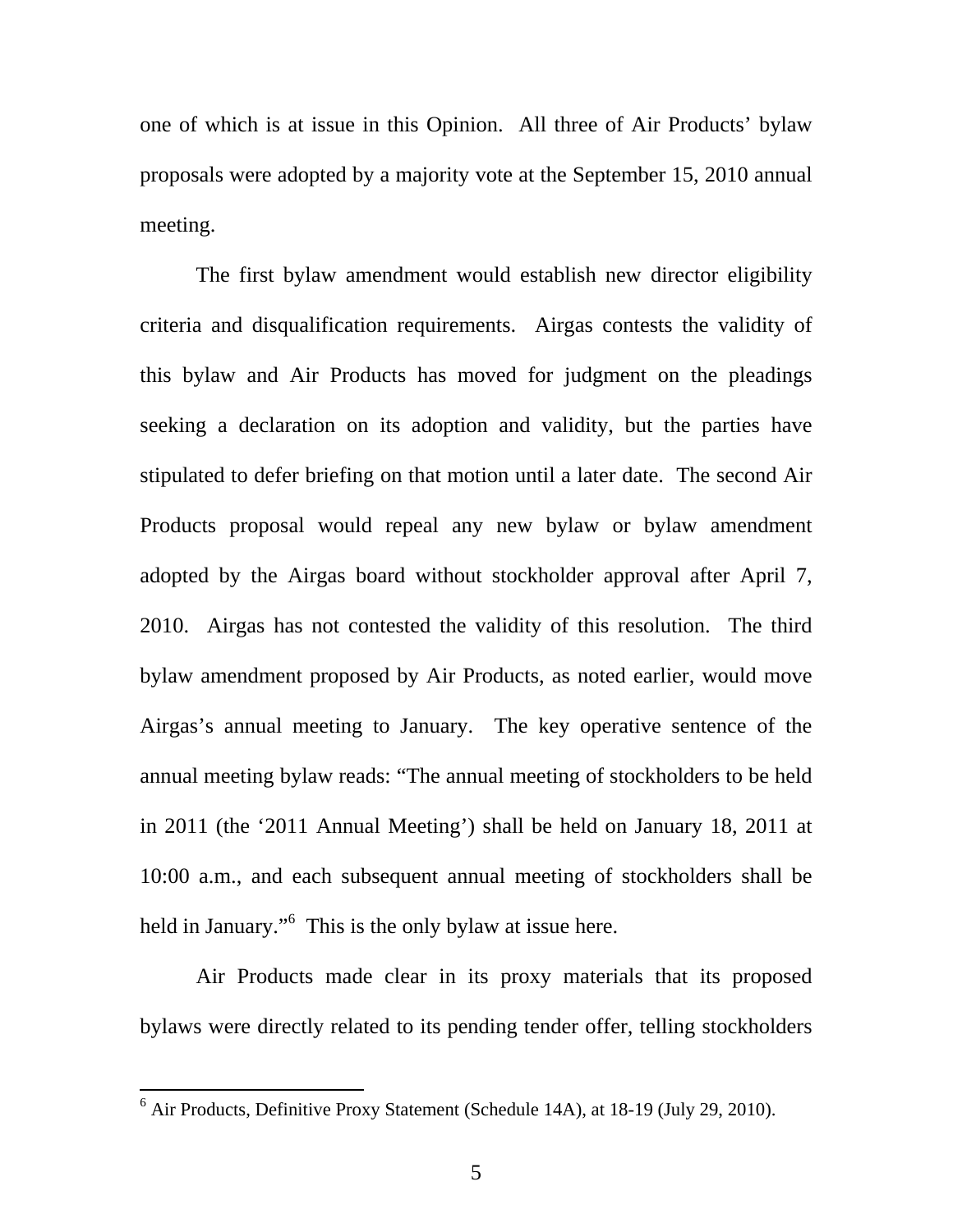that by voting in favor of its nominees and bylaw proposals, they would be "send[ing] a message to the Airgas Board and management that . . . Airgas stockholders want the Airgas Board to take action to eliminate the obstacles to the consummation of the [Air Products] Offer. $\cdot$ <sup>7</sup> At the same time, Airgas heavily lobbied its stockholders to vote against the proposed bylaws, urging them not to fall for Air Products' "tactics," and telling them that the Air Products offer was well below the fair value of their shares and that, by shortening the time it would take for Air Products to gain control of the board, voting in favor of the bylaw would help facilitate Air Products' grossly inadequate offer. $8$  As part of its efforts to dissuade stockholders from voting for Air Products' nominees and the proposed bylaw requiring annual meetings to be held in January, Airgas promised its stockholders that it would hold a special meeting on June 21, 2011 where the stockholders would have the opportunity to elect a majority of the Airgas board by a plurality vote—but only if Air Products' bylaw proposal did not receive a majority of votes at the 2010 annual meeting.<sup>9</sup> Airgas openly communicated to its stockholders that it thought Air Products' bylaw proposal was invalid under Delaware law.

<sup>7</sup> *Id.* at 6.

<sup>8</sup> *See, e.g.*, Airgas Press Release (Aug. 4, 2010); Airgas Press Release (Aug. 23, 2010); Airgas, Definitive Proxy Statement (Schedule 14A), at 66 (July 23, 2010).

<sup>9</sup> Airgas Press Release (Aug. 30, 2010).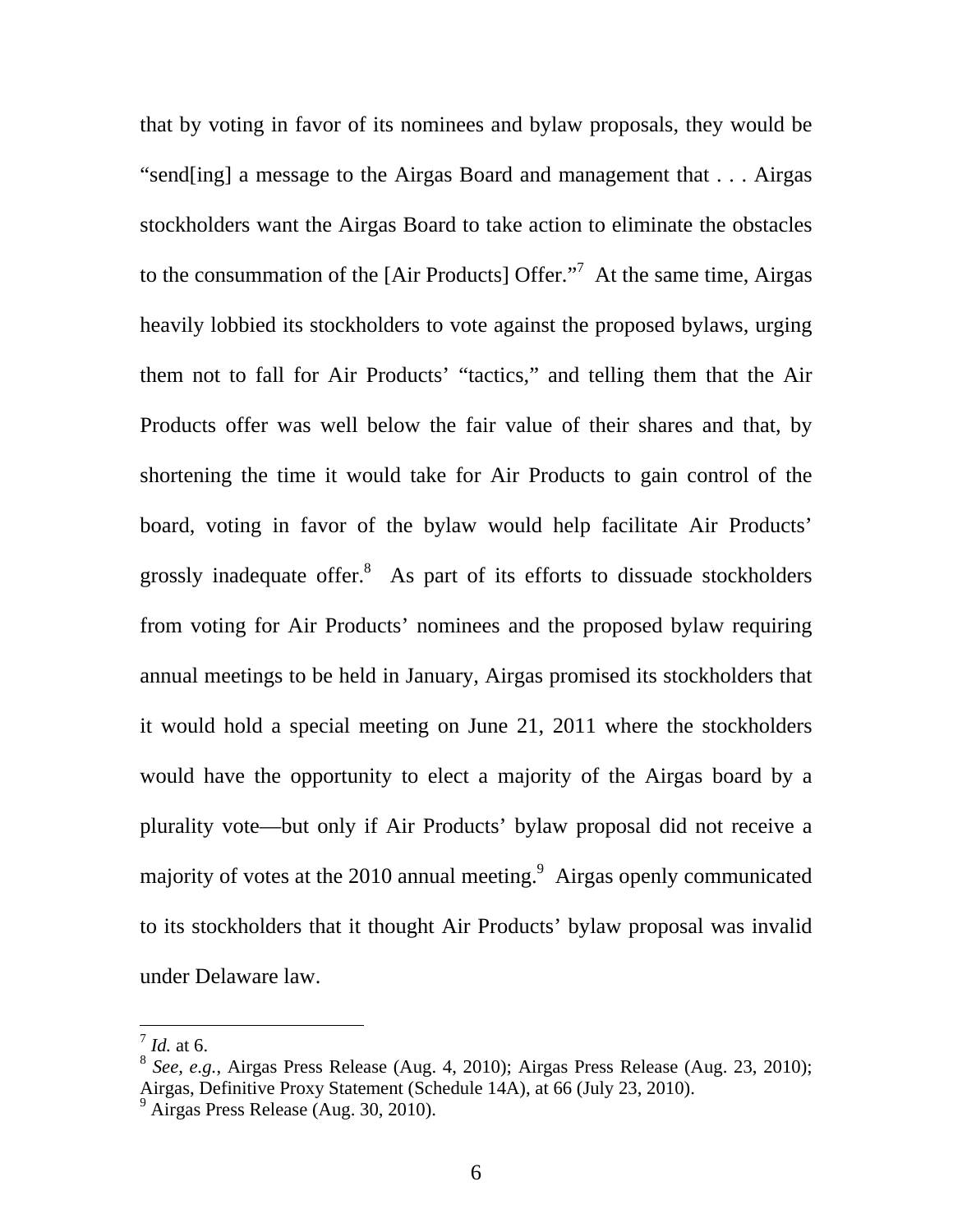Of course, there was absolutely nothing wrong with either Air Products or Airgas attempting to convince Airgas's stockholders to vote in favor of their respective proposal(s) at the September 15, 2010 annual meeting—this is the type of communication with stockholders that is to be expected during a proxy fight taking place in the midst of a public takeover battle. Air Products' hostile acquisition attempt is far from over, and the war is being fought very hard by both sides.

In addition, Institutional Shareholder Services ("ISS"), a leading proxy advisory firm, recommended that Airgas's stockholders vote against the January annual meeting bylaw because it viewed the bylaw as reducing Airgas's negotiating leverage in the bidding process.<sup>10</sup> While ISS also recommended that Airgas's stockholders vote in favor of Air Products' three director nominees, it advised stockholders to vote against the bylaw proposal because, in its view, "[p]ulling the next annual meeting ahead by 9 months would significantly impair the defensive value of the classified board, limiting the board's ability to negotiate the highest offer for shareholders."<sup>11</sup>

 $10$  Airgas Press Release (Sept. 9, 2010) (quoting ISS report (Sept. 8, 2010)) ("[Air Products'] January [meeting] proposal . . . is a bold, unprecedented move by a bidder to obviate the defensive value of a classified board by collapsing the time required to win control . . . . Because this proposal cedes significant control of the negotiation process to the bidder, we believe it carries a higher price tag than simply earning a seat at the table. As the current bid remains below a fair and full price, we do not recommend shareholders support the proposal.").

 $11$  Airgas Press Release (Sept. 9, 2010) (quoting ISS report (Sept. 8, 2010)).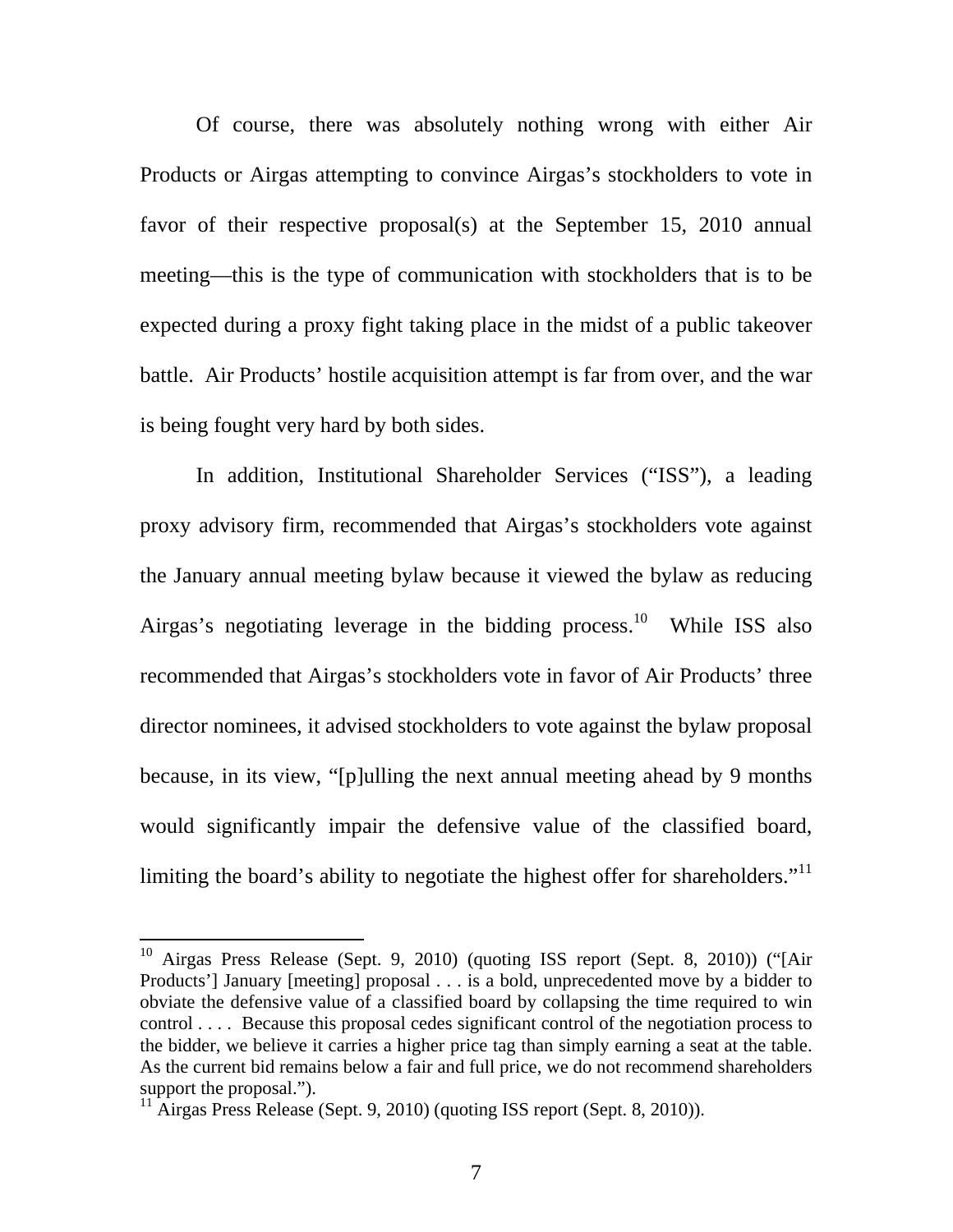Notwithstanding the ISS recommendation, a majority of Airgas's voting stockholders voted in favor of the bylaw.

As noted above, Airgas held its 2010 annual meeting on September 15. Airgas's stockholders voted for the three Air Products nominees, and 45.8% of the shares entitled to vote in the election (51.9% of all shares actually voted) voted in favor of Air Products' bylaw proposal to move Airgas's annual meetings to January of each year.<sup>12</sup>

## **II. STANDARD OF REVIEW**

The parties have moved for judgment on the pleadings pursuant to Court of Chancery Rule 12(c). This Court may grant judgment on the pleadings when there is no dispute as to any material issue of fact and the moving parties are entitled to judgment as a matter of law.<sup>13</sup> Here, because the issue—whether a bylaw that would move Airgas's annual meeting to January violates the DGCL and Airgas's governing documents—is "purely a

 $12$  As of the record date for determination of stockholders entitled to vote at that meeting, there were 83,629,731 outstanding shares. Of the 73,886,665 shares represented at the meeting, approximately 46.7 million voted in favor of each of Air Products' three director nominees, as opposed to approximately 22.7 million, 23.3 million, and 26.5 million voting for the incumbent directors (Richard C. Ill, W. Thacher Brown, and Peter McCausland respectively). The Air Products January annual meeting bylaw proposal received the affirmative vote of 38,321,496 shares—representing 51.9% of the shares voted and 45.8% of the outstanding shares.

<sup>13</sup> *Desert Equities, Inc. v. Morgan Stanley Leveraged Equity Fund, II, L.P.*, 624 A.2d 1199, 1205 (Del. 1993).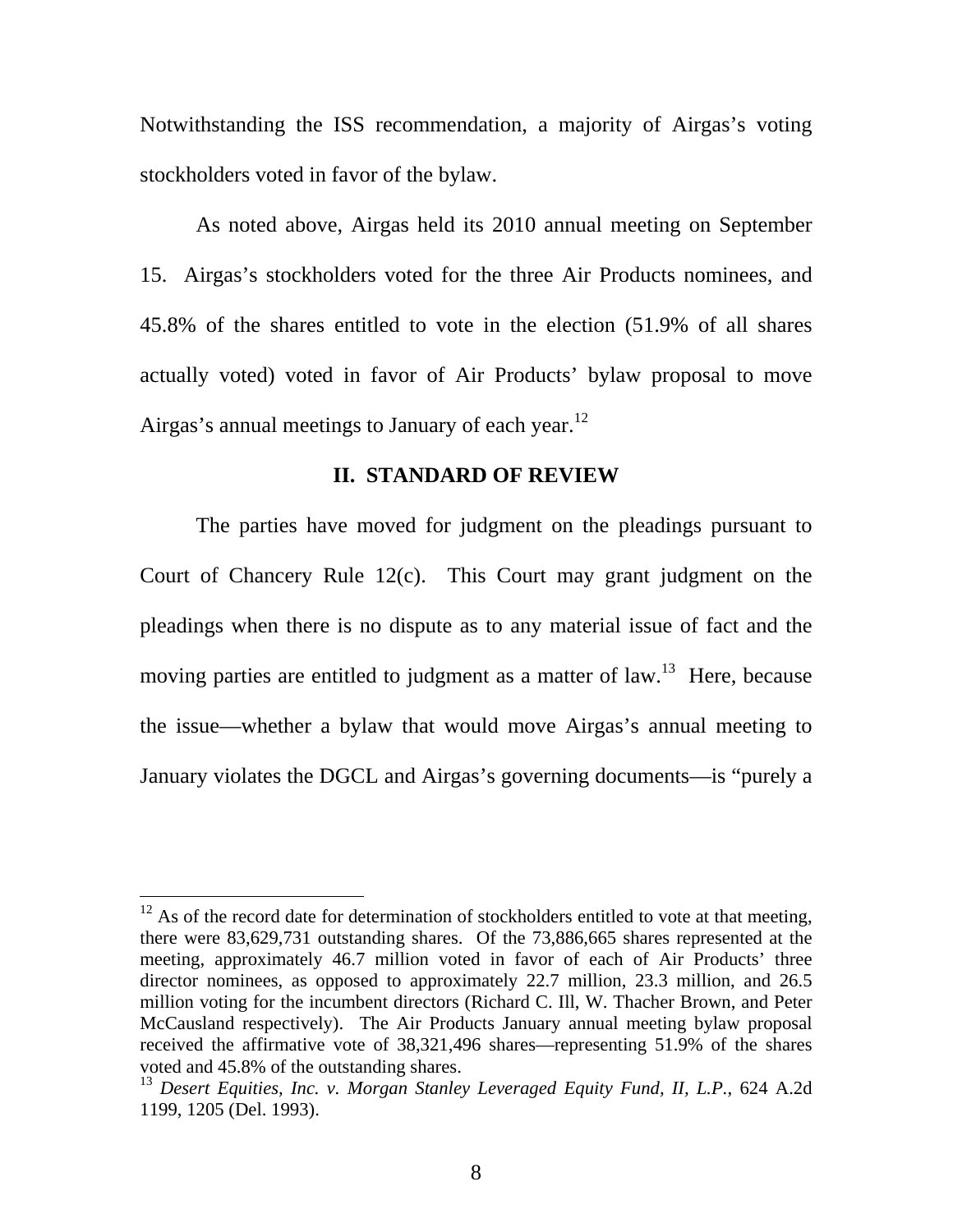question of law, judgment on the pleadings is an appropriate mechanism for resolving the present dispute."<sup>14</sup>

 "Corporate charters and by-laws are contracts among the shareholders of a corporation and the general rules of contract interpretation are held to apply."<sup>15</sup> When the issue before the Court involves the interpretation of a contract, as it does here, the question is a purely legal one if the contract is unambiguous as to its terms.<sup>16</sup> In interpreting charter provisions, "[c]ourts must give effect to the intent of the parties as revealed by the language of the certificate and the circumstances surrounding its

<sup>14</sup> *JANA Master Fund, Ltd. v. CNET Networks, Inc.*, 954 A.2d 335, 338 (Del. Ch. 2008). The parties have attached exhibits to their briefing submissions and made references to matters outside the pleadings, including press releases, the full text of Airgas's bylaws, Air Products' Schedule 14A and Airgas's Schedule 14A. This Court has not excluded those matters, thus converting this to a Rule 56 summary judgment motion. *See* Ch. Ct. Rule  $12(c)$  ("If, on a motion for judgment on the pleadings, matters outside the pleadings are presented to and not excluded by the Court, the motion shall be treated as one for summary judgment.") Under Rule 56(h), "[w]here the parties have filed cross motions for summary judgment and have not presented argument to the Court that there is an issue of fact material to the disposition of either motion, the Court shall deem the motions to be the equivalent of a stipulation for decision on the merits based on the record submitted with the motions." Ch. Ct. Rule 56(h). Neither party contends that there is a disputed issue of fact, and the parties have argued the matter as though it were a stipulated factual record on cross motions for summary judgment, thus entitling the Court to dispose of it as summary judgment with a stipulated set of facts, as envisioned by Rule 56(h).

<sup>15</sup> *Centaur Partners, IV v. Nat'l Intergroup, Inc.*, 582 A.2d 923 (Del. 1990) (citing *Berlin v. Emerald Partners*, 552 A.2d 482, 488 (Del. 1988); *Hibbert v. Hollywood Park, Inc.*, 457 A.2d 339, 342-43 (Del. 1983); *Ellingwood v. Wolf's Head Oil Refining Co.*, 38 A.2d 743, 747 (Del. 1944)).

<sup>16</sup> *JANA Master Fund*, 954 A.2d at 338; *United Rentals, Inc. v. RAM Holdings, Inc.*, 937 A.2d 810, 829-30 (Del. Ch. 2007).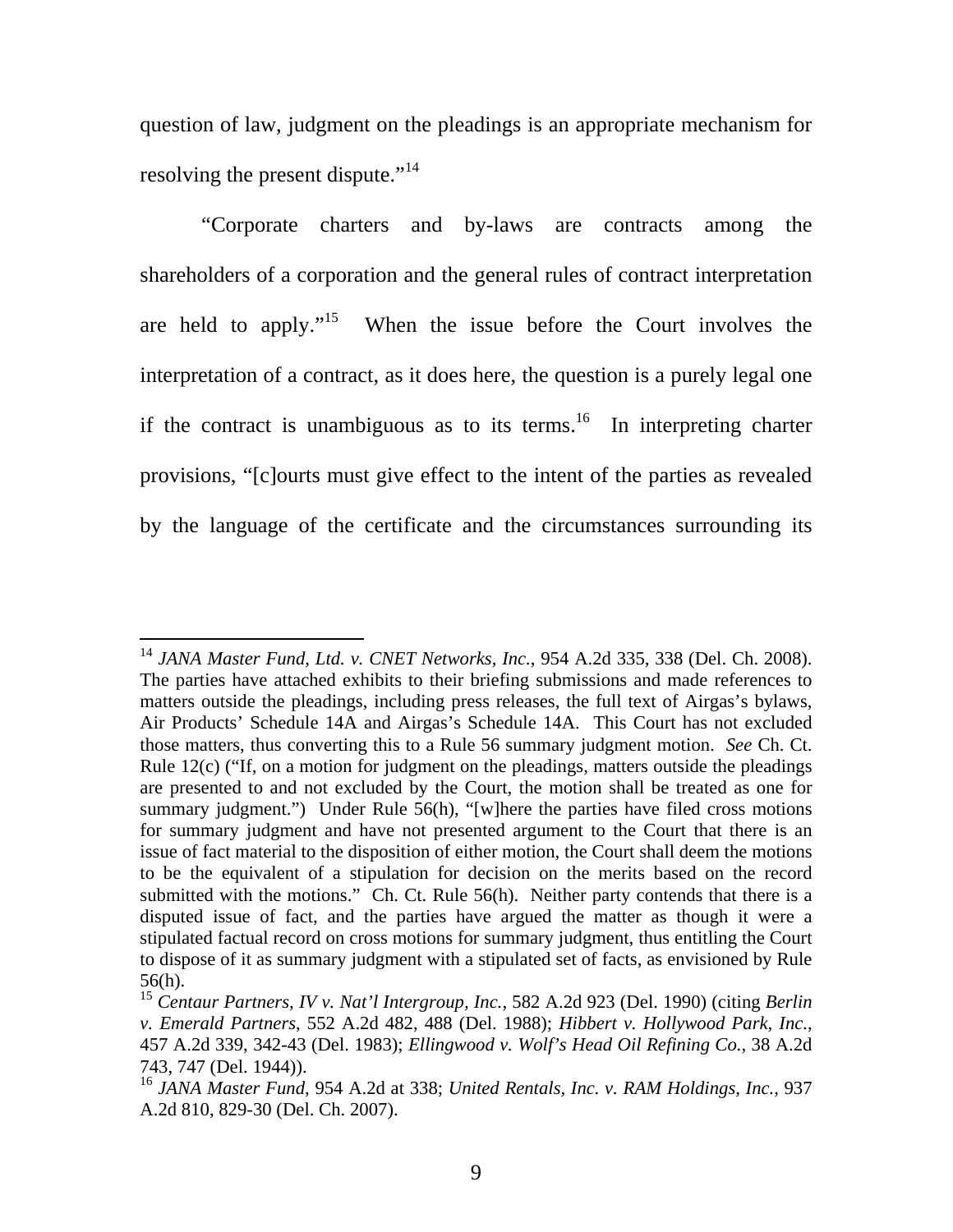creation and adoption,"17 and the "common or ordinary meaning" of that language is what controls.<sup>18</sup> As this Court has previously held, when presented with any ambiguity in interpreting bylaws, "doubt is resolved in favor of the stockholders' electoral rights."<sup>19</sup>

Similarly, when the issue before the Court involves the interpretation of a statute, under the well-settled rules of statutory construction, "[a]t the outset, the court must determine whether the provision in question is ambiguous."<sup>20</sup> A statute is ambiguous if it is reasonably susceptible of more than one interpretation.<sup>21</sup> In the case of any ambiguity, "[u]ndefined words in a statute must be given their ordinary, common meaning,"<sup>22</sup> and "[t]he

<sup>17</sup> *Centaur Partners*, 582 A.2d at 928 (citing *Waggoner v. Laster*, 581 A.2d 1127, 1134 (Del. 1990)); *see also Citadel Holding Corp. v. Roven*, 603 A.2d 818, 822 (Del. 1992) ("It is an elementary canon of contract construction that the intent of the parties must be ascertained from the language of the contract.").

<sup>18</sup> *In re IAC/InterActive Corp.*, 948 A.2d 471, 494 (Del. Ch. 2008).

<sup>19</sup> *JANA Master Fund*, 954 A.2d at 339 & n.16; *Openwave Sys. Inc. v. Harbinger Capital Partners Master Fund I, Ltd.*, 924 A.2d 228, 239 (Del. Ch. 2007); *see also Harrah's Entm't, Inc. v. JCC Holding Co.*, 802 A.2d 294, 310 (Del. Ch. 2002) ("When a corporate charter is alleged to contain a restriction on the fundamental electoral rights of stockholders . . . it has been said that the restriction must be 'clear and unambiguous' to be enforceable. The policy basis for this rule of construction rests in the 'belief that the shareholder franchise is the ideological underpinning upon which the legitimacy of directorial power rests.'") (quoting *Centaur Partners*, 582 A.2d at 927).

<sup>20</sup> *Dewey Beach Enters., Inc. v. Bd. of Adjustment*, 2010 WL 2977928, at \*2 (Del. July 30, 2010).

 $^{21}$  *Id.* 

<sup>22</sup> *Id.* (quoting *Oceanport Indus., Inc. v. Wilmington Stevedores, Inc.*, 636 A.2d 892, 900  $(1994)$ ).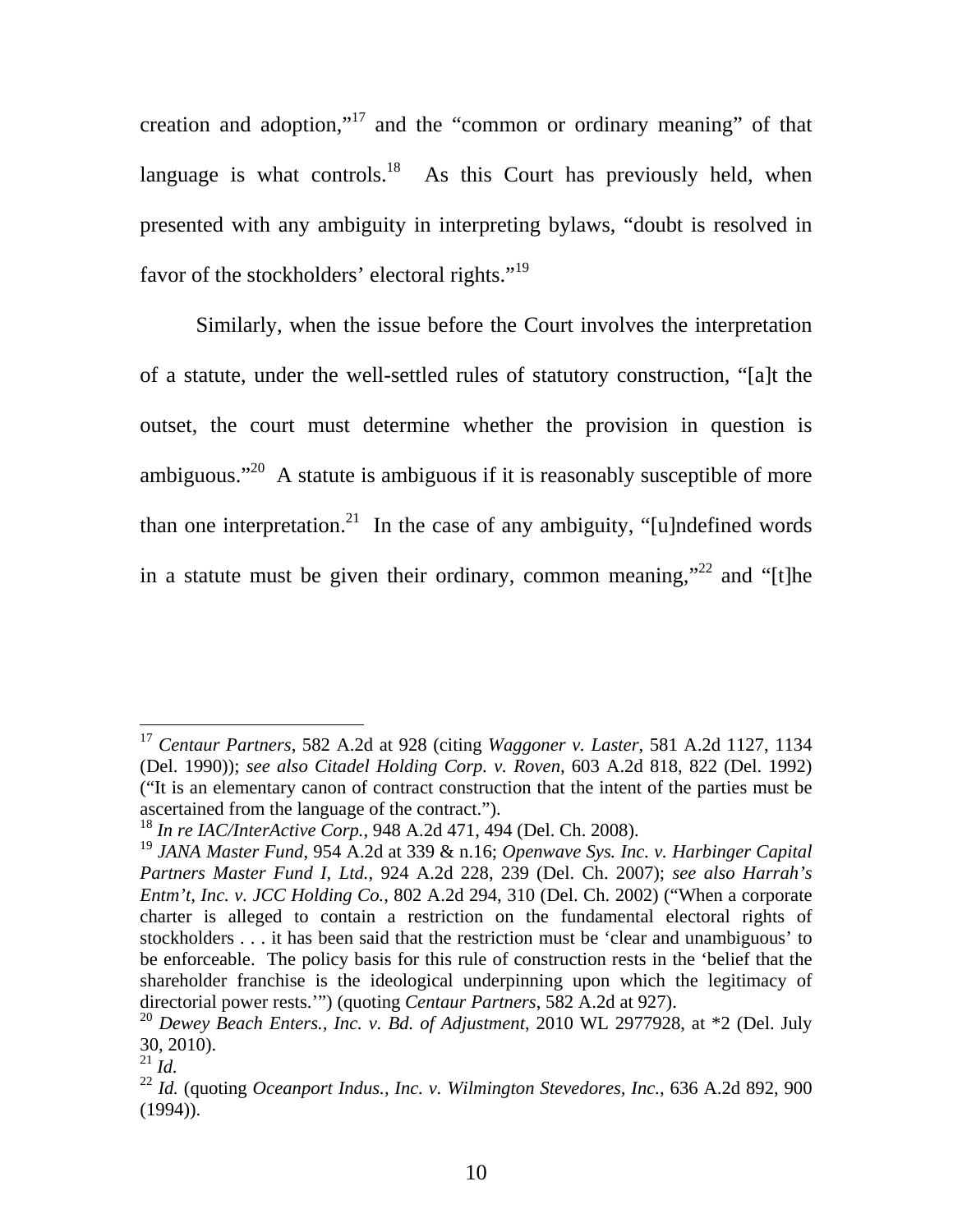established preference of our law is of course to give to [] statutory language a literal reading, if that is possible."<sup>23</sup>

# **III. REQUISITE APPROVAL OF THE VOTING STOCKHOLDERS**

## *A. Contentions of the Parties*

Plaintiffs contend that the bylaw that would move the annual meeting to January required the approval of 67% of the shares entitled to vote at the annual meeting to pass, and that because it only received a majority vote at the annual meeting as opposed to a supermajority vote, the bylaw was not lawfully enacted. Defendant argues that the 67% requirement does not apply here, and therefore the support of a majority of the voting shares at the annual meeting was sufficient to adopt the bylaw.

The parties do not disagree about where to look to resolve this issue: Airgas's charter and bylaws. Under Article 5, Section 6 of Airgas's charter, "[a]ny Bylaws made by the Directors . . . may be altered, amended or repealed by the Directors or by the stockholders."<sup>24</sup> According to Airgas's bylaws, any such alteration, amendment, or repeal may be effected "at any regular meeting of the stockholders (or at any special meeting thereof duly

<sup>23</sup> *Hoschett v. TSI Int'l Software, Ltd.*, 683 A.2d 43, 46 (Del. Ch. 1996).

<sup>&</sup>lt;sup>24</sup> Certificate of Incorporation ("Certificate"), art. 5,  $\frac{8}{10}$  6.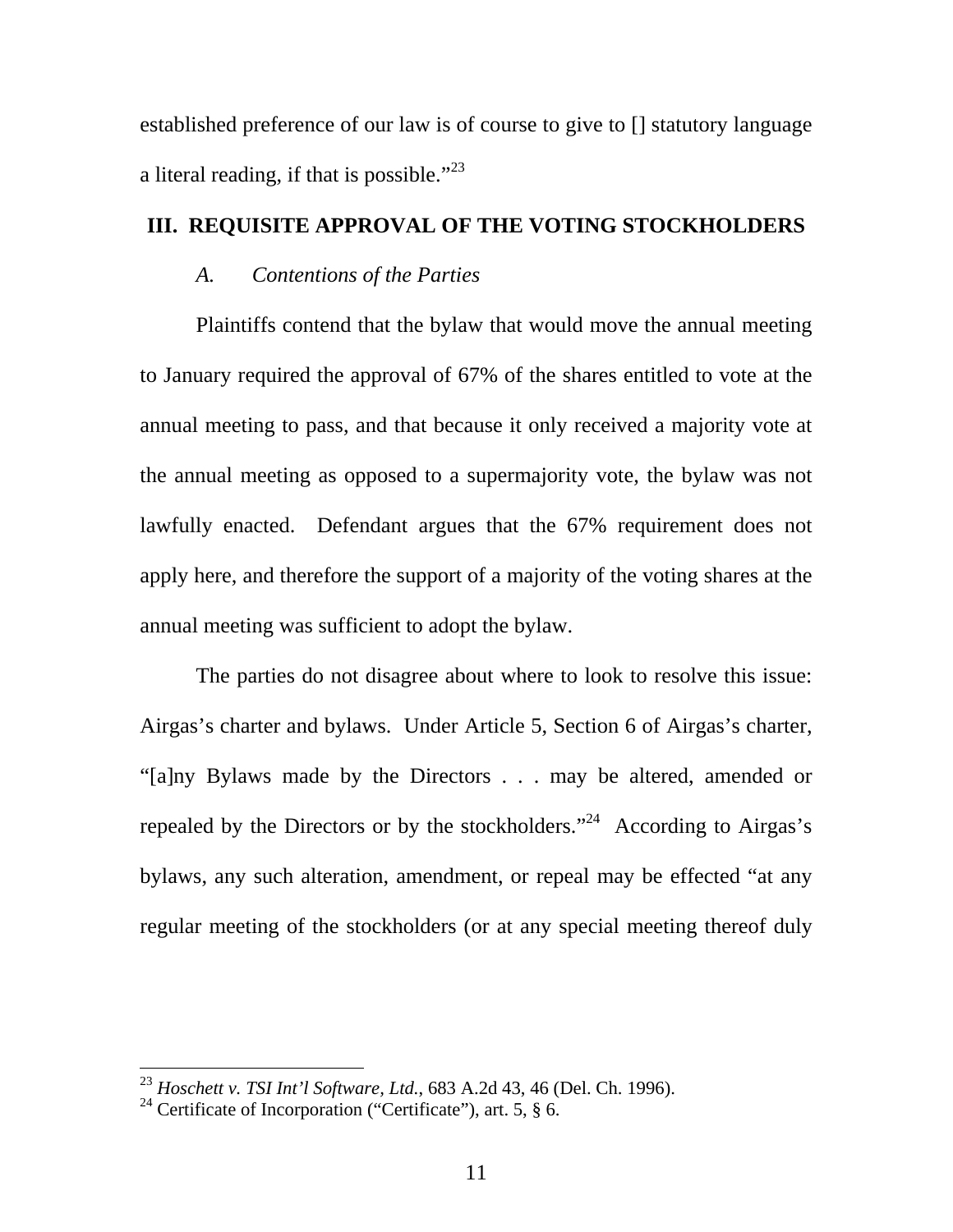called for that purpose) by a *majority vote* of the shares represented and entitled to vote at such meeting."<sup>25</sup>

Article 5, Section 6 of the Airgas charter continues, however:

Notwithstanding the foregoing and anything contained in this certificate of incorporation to the contrary, Article III of the By-Laws shall not be altered, amended or repealed and no provision inconsistent therewith shall be adopted without the affirmative vote of the holders of at least 67% of the voting power of all the shares of the Corporation entitled to vote generally in the election of Directors. $^{2\delta}$ 

Thus, if the bylaw at issue "alter[s], amend[s], or repeal[s]" Article III of the bylaws, or is "inconsistent therewith," it would have required a supermajority of the outstanding shares to pass. If not, a simple majority vote was sufficient. Article III of Airgas's bylaws is entitled "Directors." Article III, Section 1 (entitled "Number, Election, and Terms") addresses the number of directors and their election and terms of office. It establishes a staggered board and provides that:

The Directors . . . shall be classified, with respect to the time for which they severally hold office, into three classes, as nearly equal in number as possible, one class to hold office initially for a term expiring at the annual meeting of stockholders to be held in 1987, another class to hold office initially for a term expiring at the annual meeting of stockholders to be held in 1988, and a third class to hold office initially for a term expiring at the annual meeting of stockholders to be held in 1989, with the members of each class to hold office until their successors are

 $^{25}$  Bylaws, art. IX, § 1 (emphasis added).

<sup>&</sup>lt;sup>26</sup> Certificate, art. 5,  $\S$  6.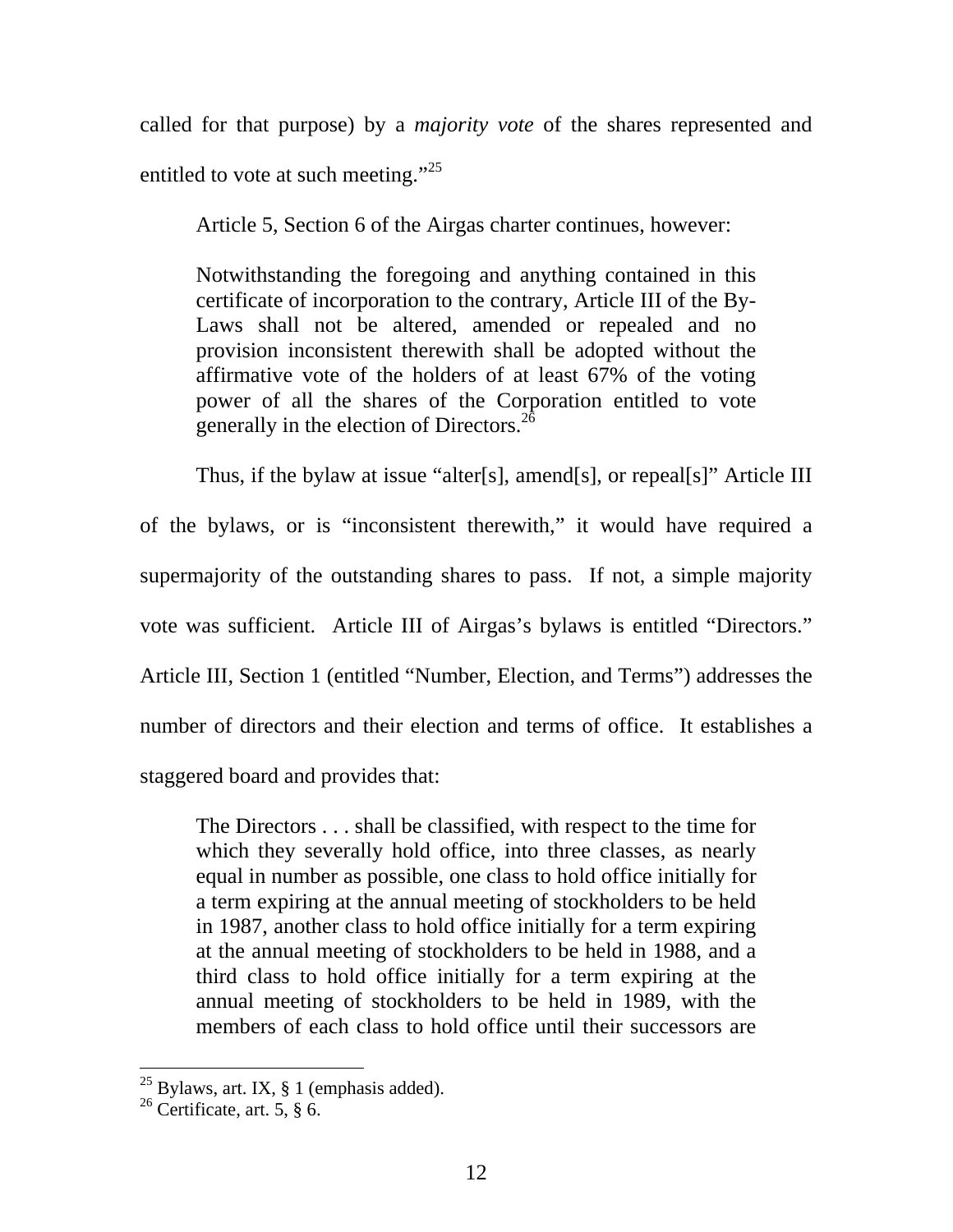elected and qualified. *At each annual meeting of stockholders, the successors or the class of Directors whose term expires at the meeting shall be elected to hold office for a term expiring at the annual meeting of stockholders held in the third year following the year of their election.*27

Plaintiff argues that the supermajority requirement "plainly applies" here because the bylaw is "plainly inconsistent with Article III" of Airgas's bylaws.<sup>28</sup> They say this because, by allowing a director election to take place at an "annual meeting" that is not a true "annual" meeting, this "impermissibly shorten[s] the terms" of those directors, thereby conflicting with Article III on this point.<sup>29</sup> Defendant counters that the bylaw is simply an amendment replacing Article II, Section 1 of Airgas's bylaws. Article II, Section 1 governs the holding of the annual meeting of stockholders. If the bylaw is merely an amendment to Article II, the majority vote it received at the annual meeting is sufficient for the bylaw's adoption.

As defendant correctly points out, there is no dispute that the bylaw does not alter, amend, or repeal anything in Article III of Airgas's bylaws. The dispute is whether the bylaw is "inconsistent" with Article III.

 $^{27}$  Bylaws, art. III, § 1 (emphasis added).

 $28$  Pls.' Opening Br. 33.

<sup>29</sup> *Id.*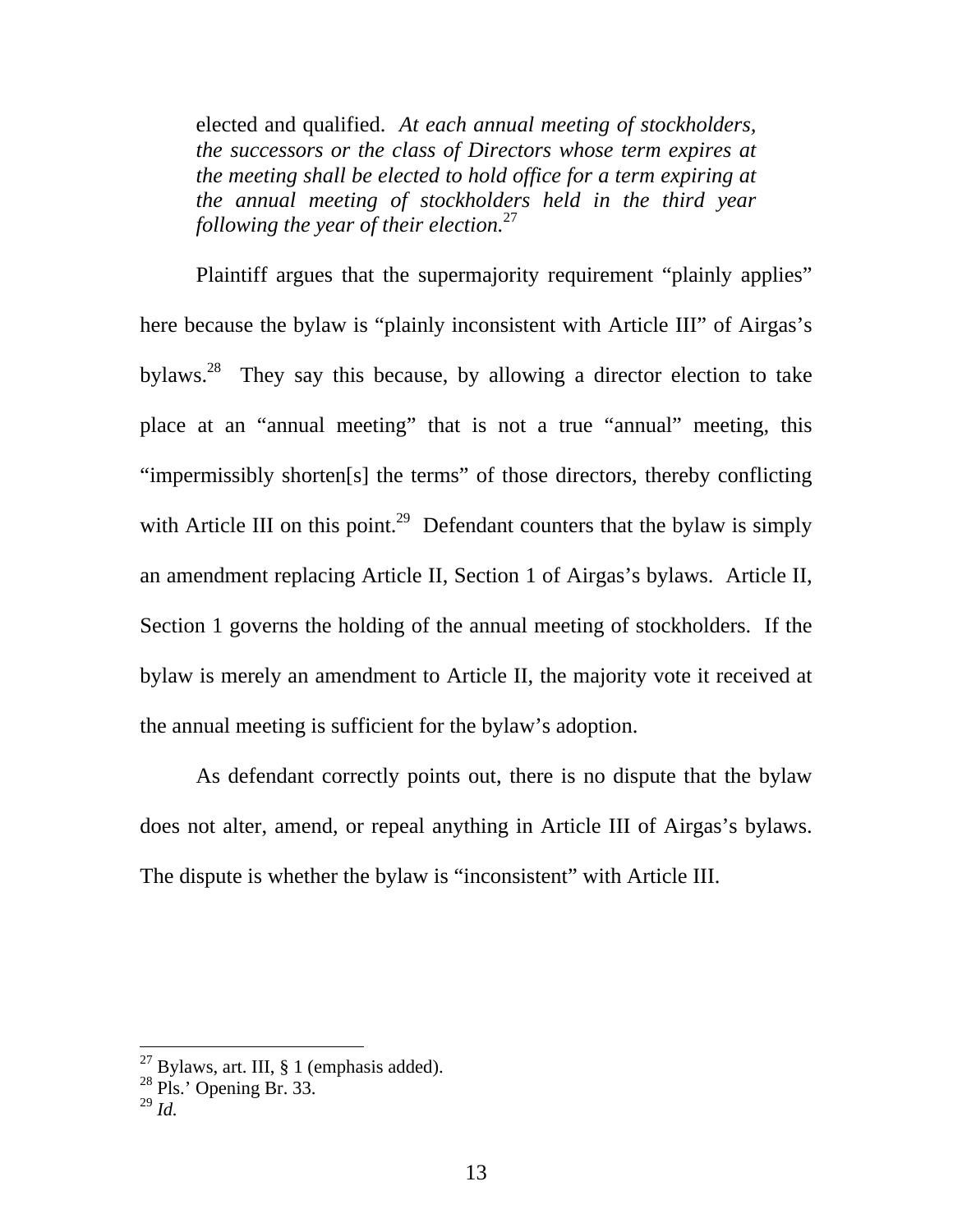#### *B. Analysis*

On its face, Air Products' bylaw proposal to move Airgas's annual meeting date to January is an amendment to Article II of Airgas's bylaws it explicitly amends and restates Article II, Section 1. In so doing, the bylaw moves the "annual meeting" date to January of each year, which in turn relates to the timing of when the current class of directors on Airgas's board will be up for reelection. It does not, however, *conflict* with that class of directors' "full term" as defined by Article III of the bylaws. As noted above, under Article III, Airgas directors are elected "for a term *expiring at the annual meeting* of stockholders *held in the third year following the year of their election*. 30

Although the bylaw does specify when during the "year" the annual meeting will be held, it does not contradict the plain meaning of Article III. As explained more fully in the next section, the operative provisions of Airgas's bylaws and charter in dispute here contain language that may fairly be read to have more than one meaning.<sup>31</sup> Construing the ambiguous terms in favor of the shareholder franchise, the class of Airgas directors who were elected in 2008 will have their terms expire in 2011—the "third year"

 $30$  Bylaws, art. III, § 1 (emphasis added).

<sup>&</sup>lt;sup>31</sup> See United Rentals, 937 A.2d at 830 ("[C]ontracts are ambiguous 'when the provisions in controversy are reasonably or fairly susceptible of different interpretations or may have two or more different meanings.'") (quoting *Rhone-Poulenc Basic Chems. Co. v. Am. Motorists Ins. Co.*, 616 A.2d 1192, 1196 (Del. 1992).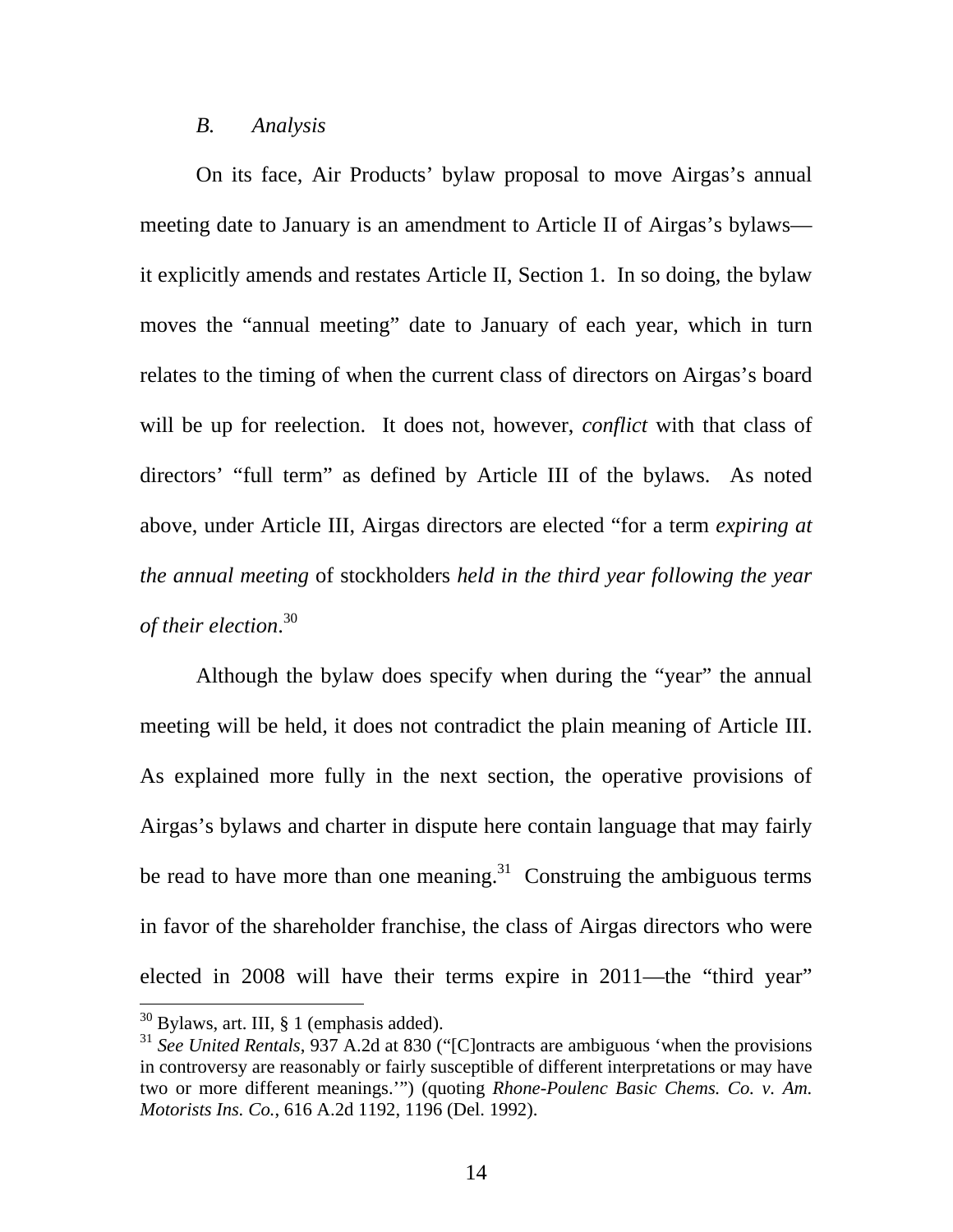following the "year" of their election (2008). Thus, I conclude that Air Products' proposed bylaw amends Article II of Airgas's bylaws, and that it is not inconsistent with or in conflict with the language used in Article III.

Because the proposed bylaw amends Article II of Airgas's bylaws, which requires only a majority vote to amend, Air Products' proposed bylaw moving Airgas's 2011 annual meeting and each subsequent annual meeting to January was validly adopted by the majority vote of Airgas's stockholders at the 2010 annual meeting.

## **IV. VALIDITY OF THE BYLAW UNDER AIRGAS'S CHARTER**

## *A. Contentions of the Parties*

Using a similar line of reasoning as it did to challenge the shareholder vote adopting the bylaw (that is, an argument grounded in contract interpretation to say that the bylaw conflicted with the staggered board provision in Article III of Airgas's bylaws), Airgas next argues that the annual meeting date bylaw conflicts with the terms of Airgas's charter namely, Article 5, Section 1, which is the charter provision establishing Airgas's staggered board.

Airgas's charter contains nearly identical language to Article III of Airgas's bylaws establishing the terms of Airgas's staggered board. The charter defines the length of each director's term, providing, in relevant part:

15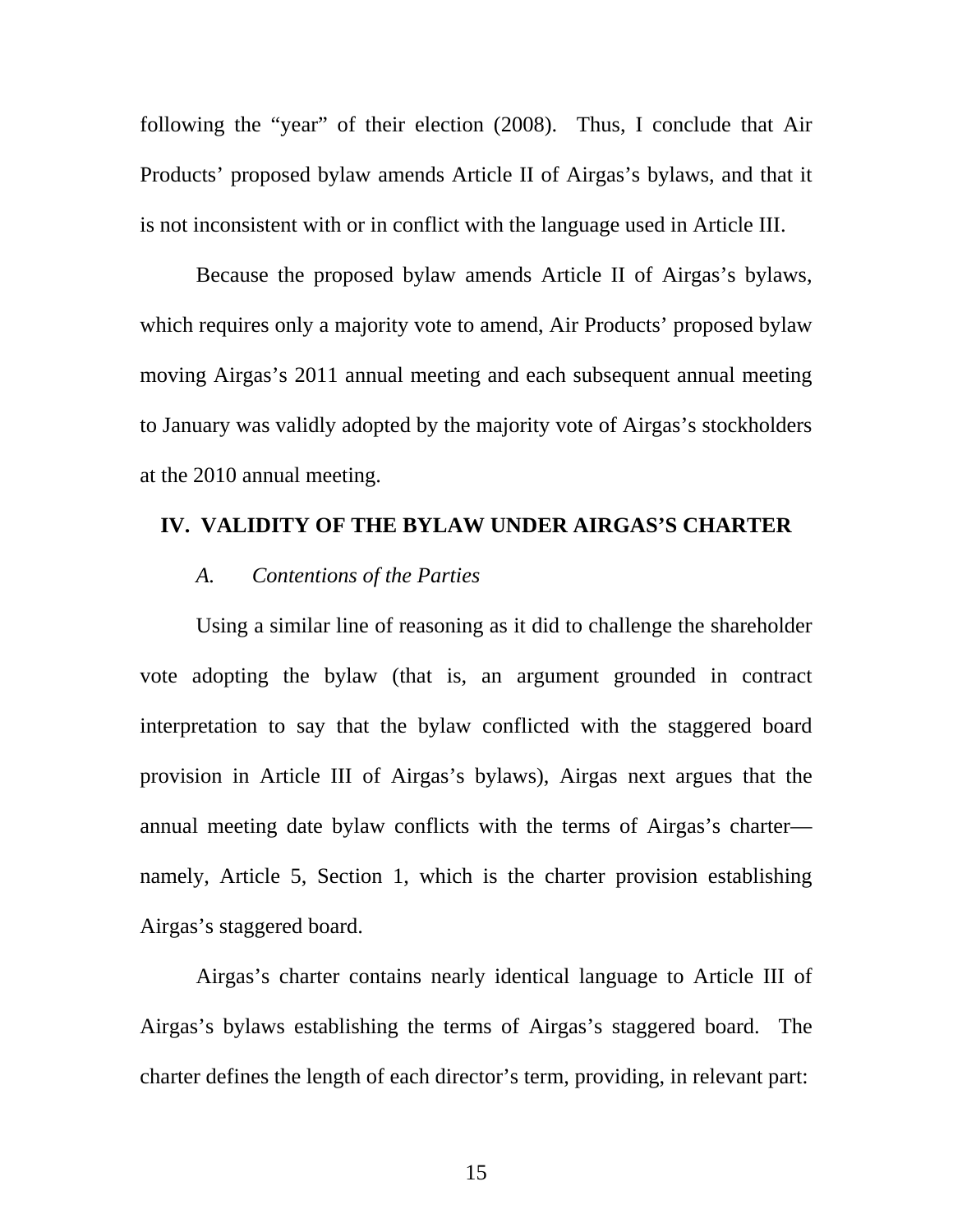At each annual meeting of the stockholders of the Corporation, the successors to the class of Directors whose term expires at that meeting shall be elected to hold office for a term expiring *at the annual meeting of stockholders held in the third year following the year of their election*. 32

Since going public in 1986, Airgas's annual meetings have taken place between July 28 and September 15 of each year, almost always occurring in the first week of August. In fact, "Airgas has held its annual meeting . . . at the earliest, 11 months and 26 days, and, at the latest, 12 months and 28 days, after the prior year's meeting" for the last 23 years.<sup>33</sup> Accordingly, through 2007, every class of directors elected by the Airgas stockholders at a given annual meeting has served a term of approximately three years.

In light of this previous history, plaintiffs insist that the class of directors elected at the August 2008 annual meeting was elected to serve a "full term on the Airgas Board of Directors" which, under Airgas's charter and bylaws, means that their term will expire at Airgas's 2011 "annual meeting"—a meeting plaintiffs suggest should take place approximately three years after the August 2008 annual meeting, or one year after the 2010 annual meeting. In other words, according to plaintiffs, each annual meeting must be separated by "approximately one year" (or 365 days) and the next

 $32$  Certificate, art. 5,  $\frac{8}{3}$  1 (emphasis added).

<sup>33</sup> Pls.' Opening Br. 9.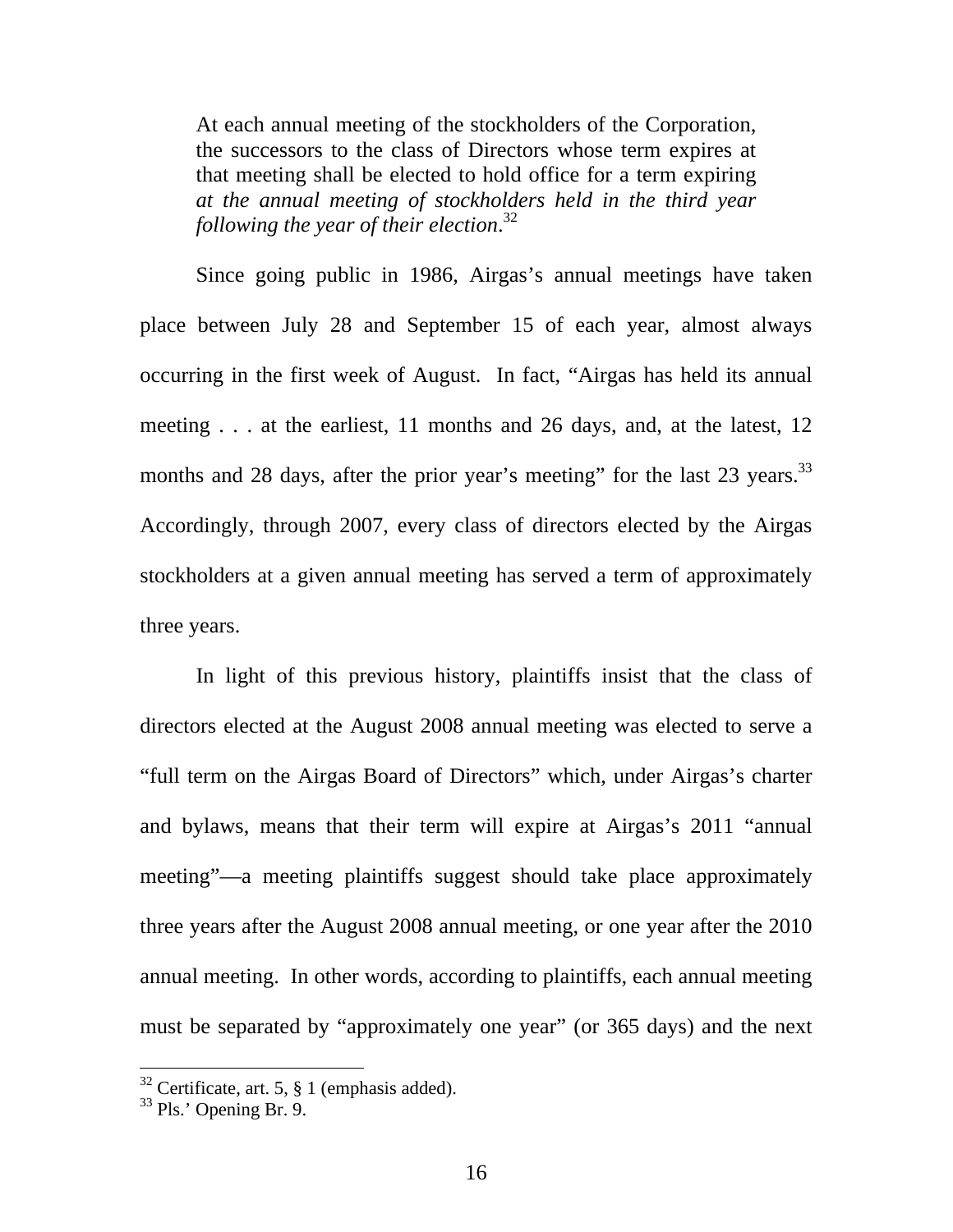annual meeting must take place "around" August or September 2011. A "full term" of a class of directors is, according to plaintiffs, approximately three years.

The word "annual," however, is not defined in Airgas's charter. Neither is "year." Nor does the locution "full term" specify a 36-month term, an approximately three-year term, or any other more or less precise length of time for which a director must hold office. A "full term" on the Airgas board is only defined in the charter as expiring "at the annual meeting of stockholders held *in the third year* following the year of their election."34 Defendant's position is that, had Airgas "wished to prescribe a more specific time period for its directors' terms, it could have done so."<sup>35</sup> Because Airgas did not specify a particular term length, defendant argues that moving the annual meeting to January does not conflict with any provision of Airgas's charter.

## *B. Analysis*

Airgas's charter provision is not crystal clear on its face. A "full term" expires at the "annual meeting" in the "third year" following a director's year of election. The absence of a definition of annual, year, or full term leads to this puzzle. Does a "full term" contemplate a durationally

 $34$  Certificate, art. 5, § 1 (emphasis added).

 $35$  Def.'s Opening Br. 10.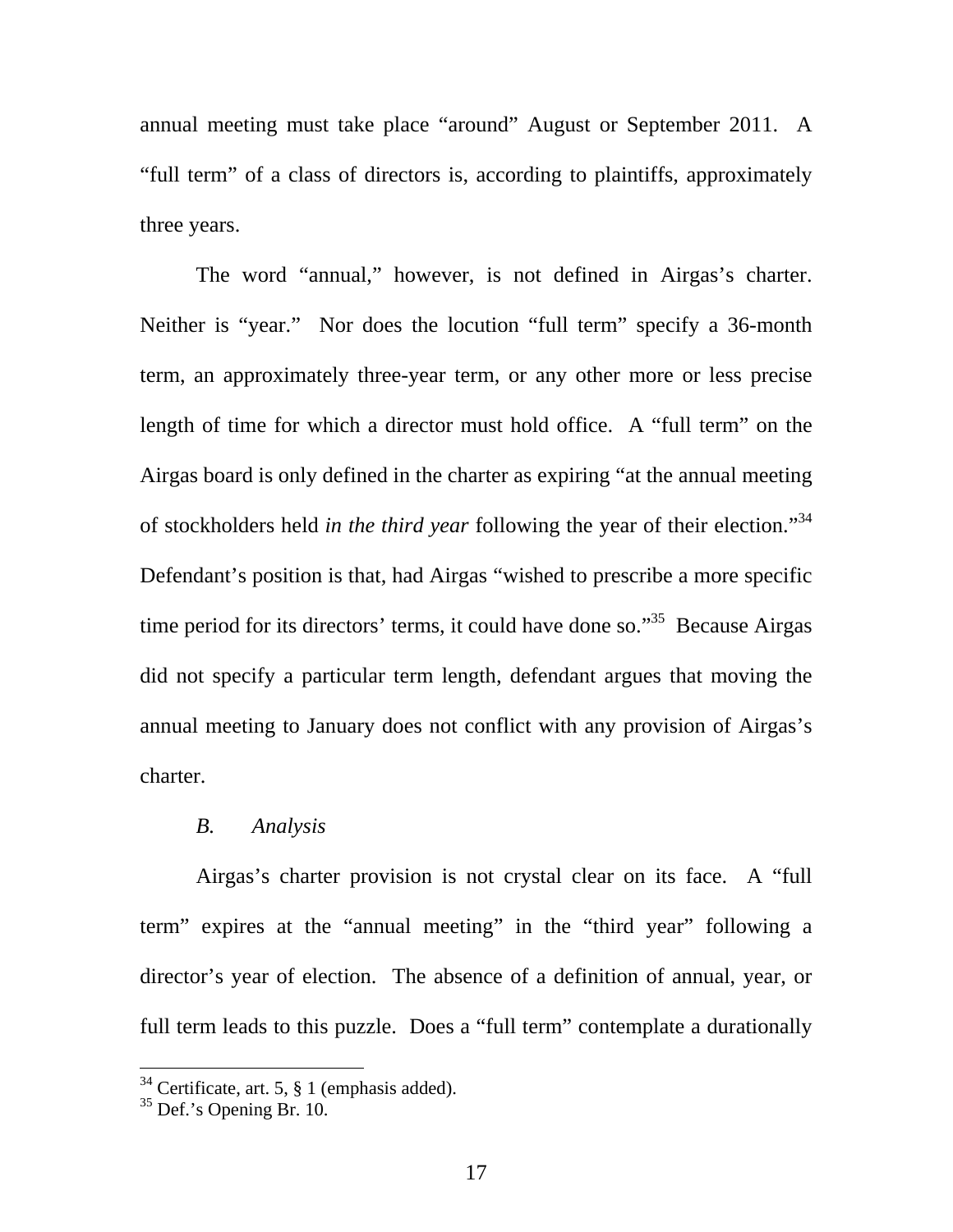defined three year period as Airgas suggests? The charter does not explicitly say so. Then, if a "full term" expires at the "annual meeting," what does "annual" mean—yearly? In turn, if "annual" means "separated by about a year," does that mean fiscal year? Calendar year?

Both parties make plausible arguments as to why their contentions are the obvious, commonsense reading of the plain language of the charter. These competing readings, though, do not clearly illuminate the intent of the board in adopting the charter provision. The lack of a clear definition of these terms in the charter mandates my treatment of them as ambiguous terms to be viewed in the light most favorable to the stockholder franchise.

Construing the ambiguous terms in that way, if the "full term" of directors does expire at the "annual meeting" in the "third year" following their year of election, I now turn to what is meant by the "annual" meeting. Plaintiffs contend that "annual" must mean separated by approximately twelve months, while defendant argues that "annual" means once a year. Because this term is not otherwise defined in Airgas's charter or bylaws, I turn to the common dictionary definition, which defines "annual" as "covering the period of a year" or "occurring or happening every year or once a year."36 And again, construing the ambiguous terms of the charter in

<sup>&</sup>lt;sup>36</sup> MERRIAM-WEBSTER DICTIONARY (online edition).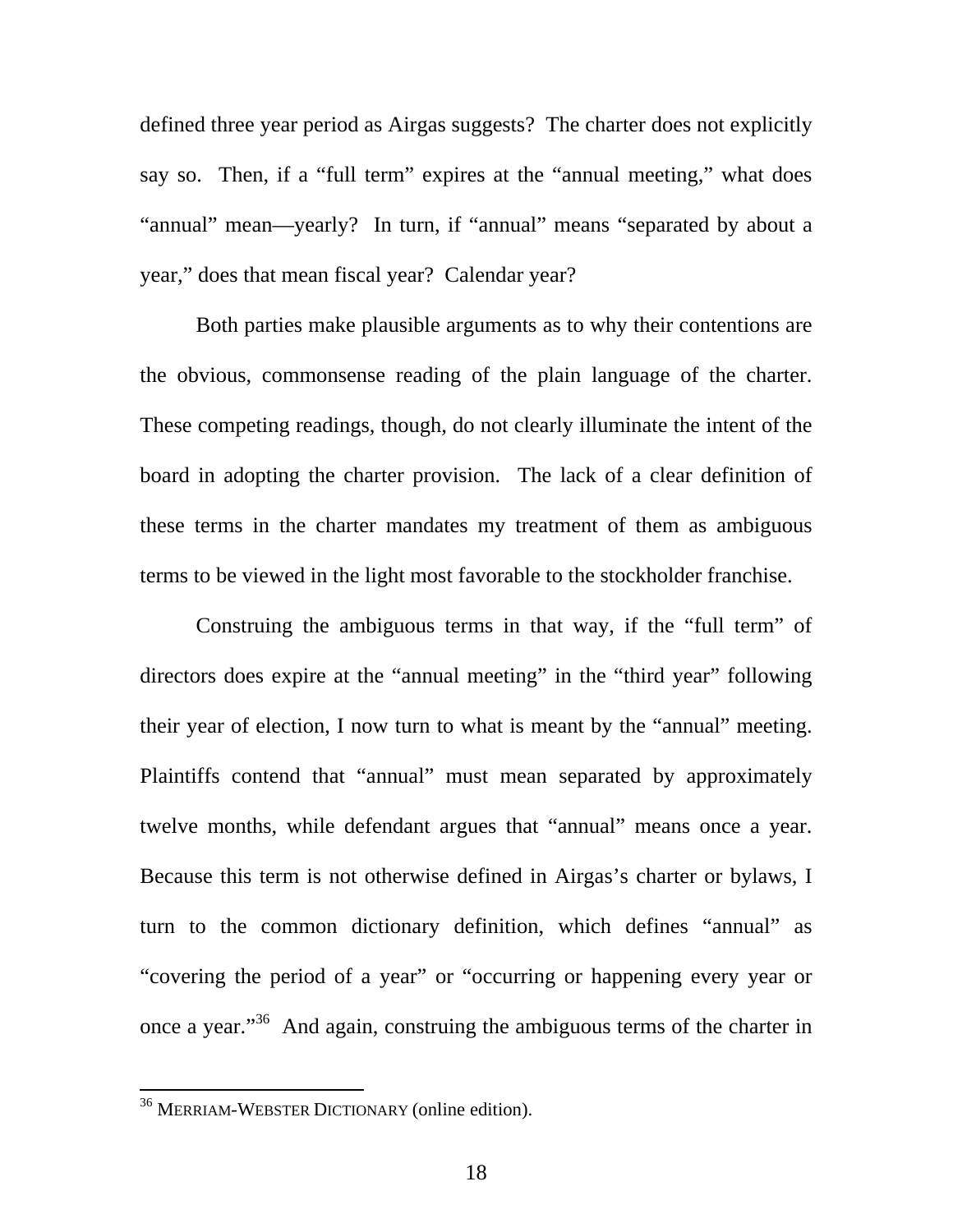favor of the shareholder franchise, "annual" in this context must mean occurring once a year.<sup>37</sup>

Finally, the remaining question is how to define a "year." Airgas's charter and bylaws do not define a "year," so I take the dictionary definition, which is a period of about  $365 \text{ days}$ .<sup>38</sup> Nothing in Airgas's charter or bylaws defines years as being either calendar years or fiscal years. Thus, it is unclear under Airgas's charter when each 365 day period begins—is it at the

 $37$  Contract language must be read "within the context of the agreement in which it is located." *USA Cable v. World Wrestling Federation Entmt., Inc.*, 2000 WL 875682, at \*8 (Del. Ch.), *aff'd*, 766 A.2d 462 (Del. 2000).A "[c]ertificate should be read as a whole and, if possible, interpreted to reconcile all of the provisions of the document." *Kaiser Aluminum Corp. v. Matheson*, 681 A.2d 392, 395 (Del. 1996). Reading the language of Airgas's staggered board provision in the context of its charter as a whole leads to this result. Directors' full terms expire at the "annual meeting" held in the "third year" after the year of their election. The annual meeting date is set in the bylaws. So long as there is an "annual meeting" held each year, a director's "full term" expires at the third annual meeting after election. Nothing about this interpretation of the word "annual" renders Article 5, Section 1 of Airgas's charter in conflict with any other charter or bylaw provision. Plaintiffs argue that Airgas's charter, in addition to providing for a classified board, provides methods by which the stockholders can remove directors from office before the end of their term (for example, under Article 5, Section 3 of Airgas's charter (entitled "Removal of Directors"), 67% of the outstanding shares could vote to remove a director from office without cause.) That is true, but as discussed below, the issue here is not a "removal," even if what the January meeting bylaw accomplishes leads to a similar result. *See infra* at 25-27. The fact that Airgas's charter provides that 67% of the outstanding shares can remove a director, or that 67% of the outstanding shares is required to amend Article 5 of Airgas's charter or Article III of the bylaws (i.e. the sections establishing Airgas's classified board and directors' terms) does not show a clear intention on the part of the drafters to set three-year terms for its directors. While it may reflect the intention of the drafters to insulate Airgas's board from hostile takeover threats by causing bidders to have to wait through two "annual meeting" cycles, it has succeeded, in that Air Products will have to wait until the next "annual meeting" (albeit less time than it would have had to wait if Airgas's next annual meeting were later), wage another proxy fight, and get its three nominees elected for a second time.

<sup>38</sup> *See* MERRIAM-WEBSTER DICTIONARY (online edition); *see also* BLACK'S LAW DICTIONARY 1754 (9th ed. 2009) (defining "year" as a "consecutive 365 day period beginning at any point").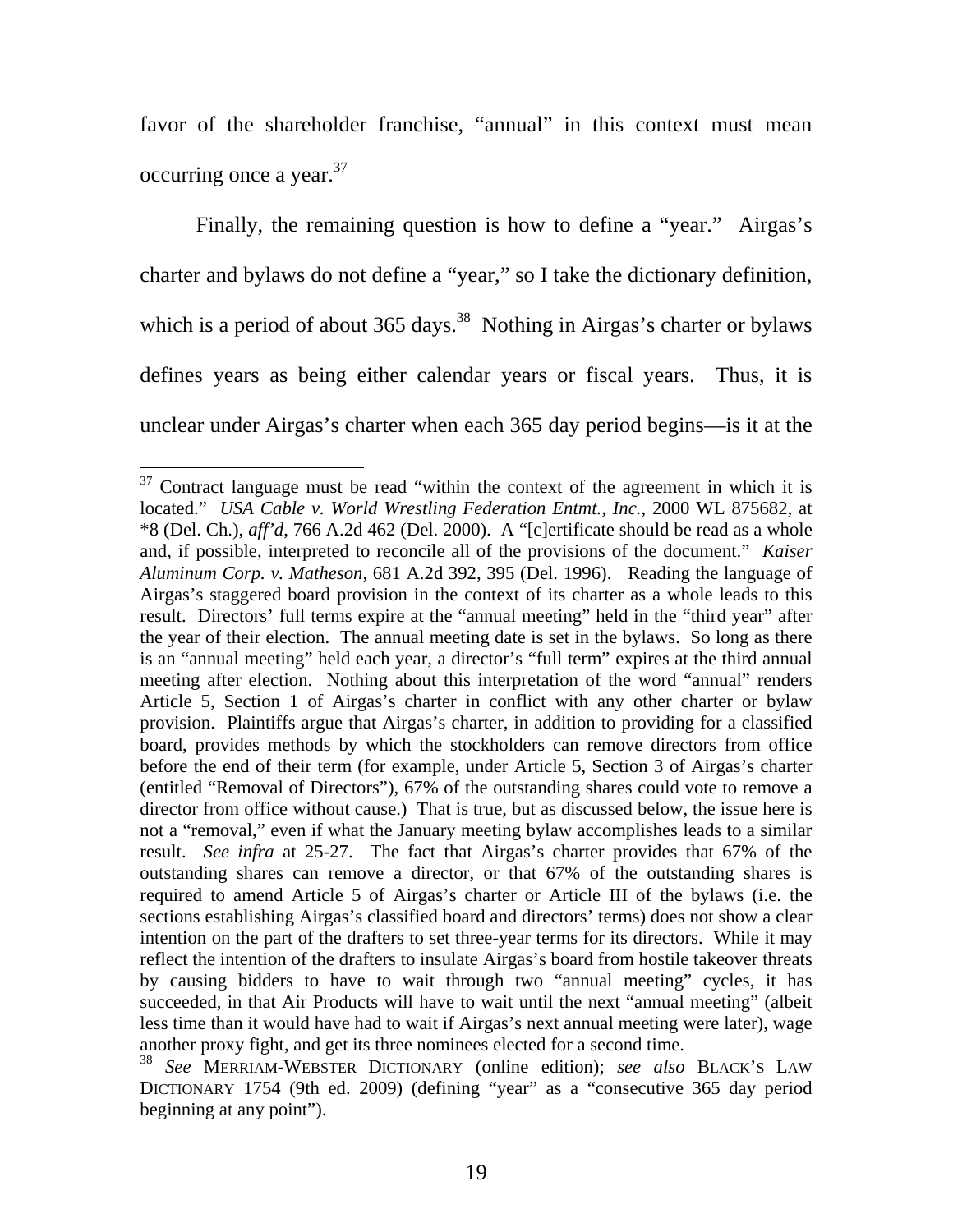start of each fiscal "year" or the start of each calendar "year"? As defendant pointed out, the language of the bylaw could have easily included the word "fiscal" or "calendar" if the parties had intended for "year" to have that specific meaning. For example, Airgas could have defined a director's term to be "for a term expiring at the annual meeting of stockholders held in the third *fiscal* year following the year of their election."

In light of that, the charter and bylaws are ambiguous as to whether directors' terms run in accordance with a calendar year or a fiscal year. Therefore, under the "rule of construction in favor of franchise rights,"  $39 \text{ I}$ cannot read the word "fiscal" into the charter, and must instead construe the ambiguous terms against the board, which leads to my conclusion that Airgas's annual meeting cycle can validly run on a calendar year basis and still be consistent with the charter. $40$ 

Airgas similarly could have defined "annual meeting" elsewhere in its charter or bylaws to require a minimum durational interval between meetings (i.e. "annual meetings must be held no less than nine months

<sup>39</sup> *Harrah's Entm't, Inc. v. JCC Holding Co.*, 802 A.2d 294, 310 (Del. Ch. 2002); *see also JANA Master Fund*, 954 A.2d at 345-46.

 $40$  To be sure, this ruling that under the language of Airgas's charter, its annual meeting cycle could be read to run on a calendar year is limited to the specific language used in the Airgas charter. That is not to suggest that "annual meetings" under Section 211 or any provision of the DGCL must be read to run on a calendar year. Other charters for other companies are not implicated, and they can adjust their charters and/or bylaws accordingly if they have a similar ambiguity.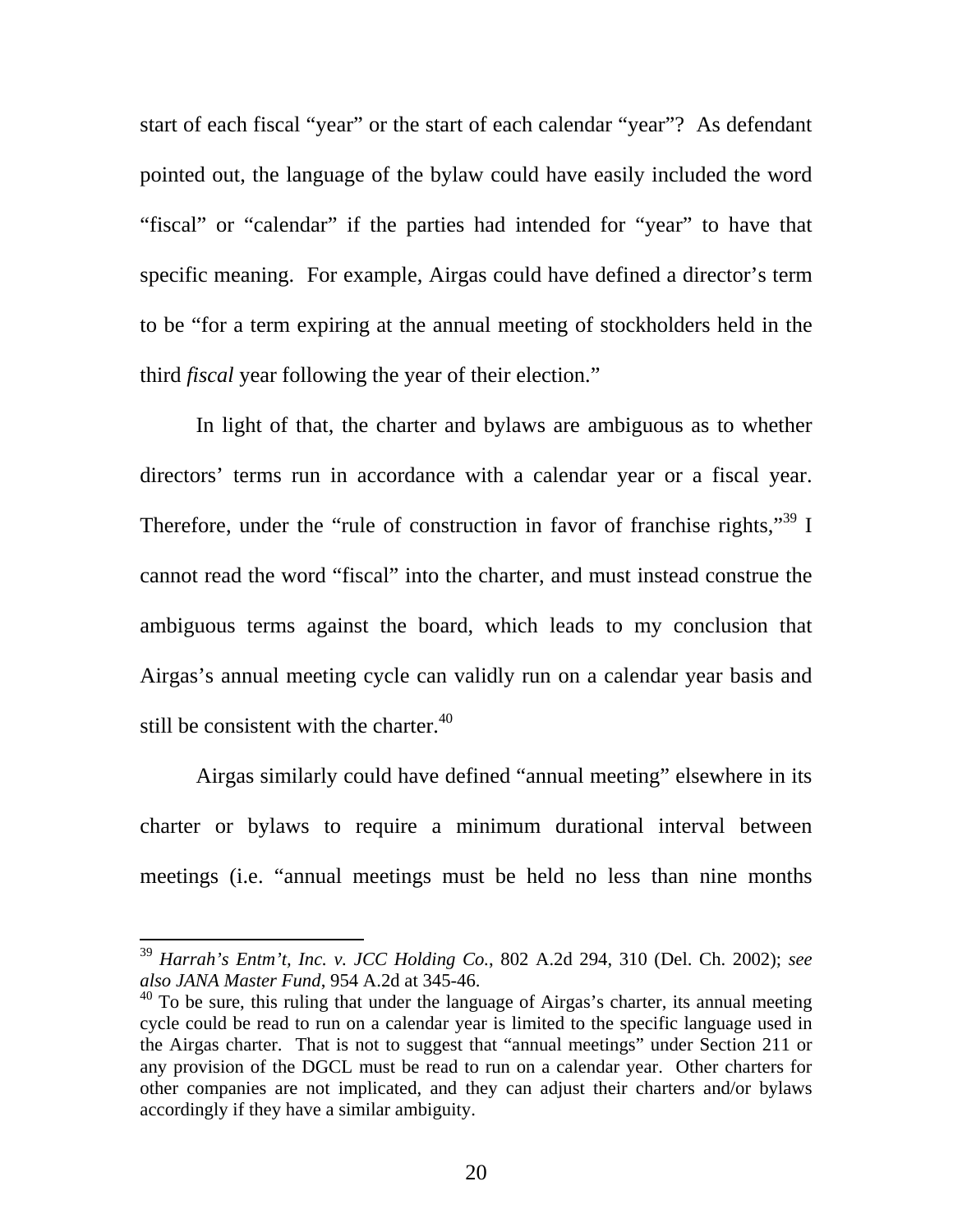apart"). It could have said that directors shall serve "three-year terms." Had it done any of those things, then a bylaw shortening such an explicitly defined "full term" would have conflicted with its explicit provisions and thereby would have been invalid under Airgas's charter. Airgas, however, did not clearly define these terms. Airgas's charter and bylaws simply say that the successor shall take the place of any director whose term has expired "in the third year" following the year of election.

As such, a January 18, 2011 annual meeting would be the "2011 annual meeting." 2011 is the third "year" after 2008. Successors to the 2008 class can be elected in the "third year following the year of their election<sup> $1$ </sup> which is 2011. Thus, the bylaw does not violate Airgas's charter as written.

### **V. VALIDITY OF THE BYLAW UNDER DELAWARE LAW**

#### *A. Contentions of the Parties*

Finally, Airgas challenges the bylaw's validity under Delaware law as well, based on a similar line of reasoning using statutory interpretation. DGCL Section 141(d) authorizes corporations to adopt a staggered board of up to three classes with the following terms:

<sup>&</sup>lt;sup>41</sup> Certificate, art. 5,  $\S$  1.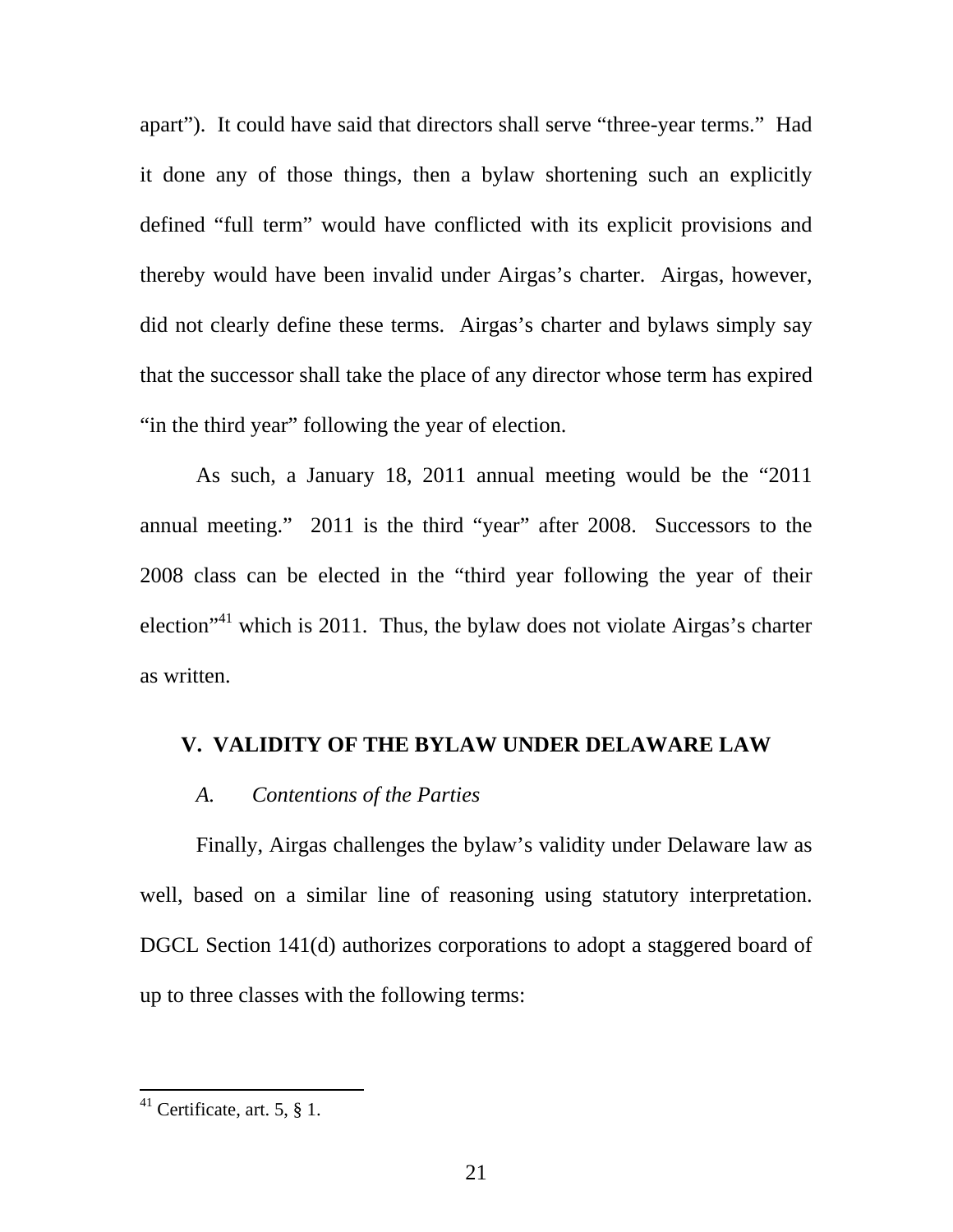[T]he term of office of those of the first class to expire at the first annual meeting held after such classification becomes effective; of the second class 1 year thereafter; of the third class 2 years thereafter; and at each annual election held after such classification becomes effective, directors shall be chosen for a full term, as the case may be, to succeed those whose terms expire. $42$ 

As with Airgas's governing documents, this section of the DGCL does not explicitly define when a "full term" expires, and the answer is not clear from the plain language of the statute.

Section 141(k) is the provision on removal of directors. It provides that, in general, "[a]ny director or the entire board of directors may be removed, with or without cause," by a majority of the shares entitled to vote at an election of directors.<sup>43</sup> For companies with staggered boards, however, "[u]nless the certificate of incorporation otherwise provides . . . stockholders may effect such removal only for cause."<sup>44</sup>

Plaintiffs contend that the Air Products bylaw violates Sections 141(d) and  $141(k)(1)$  of the DGCL because it would require Airgas to hold an annual meeting that is not really "annual" (i.e. it would take place only four months after the previous "annual" meeting as opposed to a year later), and therefore it would defeat the purpose of classified boards by shortening the

<sup>42 8</sup> *Del. C.* § 141(d).

<sup>43 8</sup> *Del. C.* § 141(k).

<sup>&</sup>lt;sup>44</sup> 8 *Del. C.* § 141(k)(1).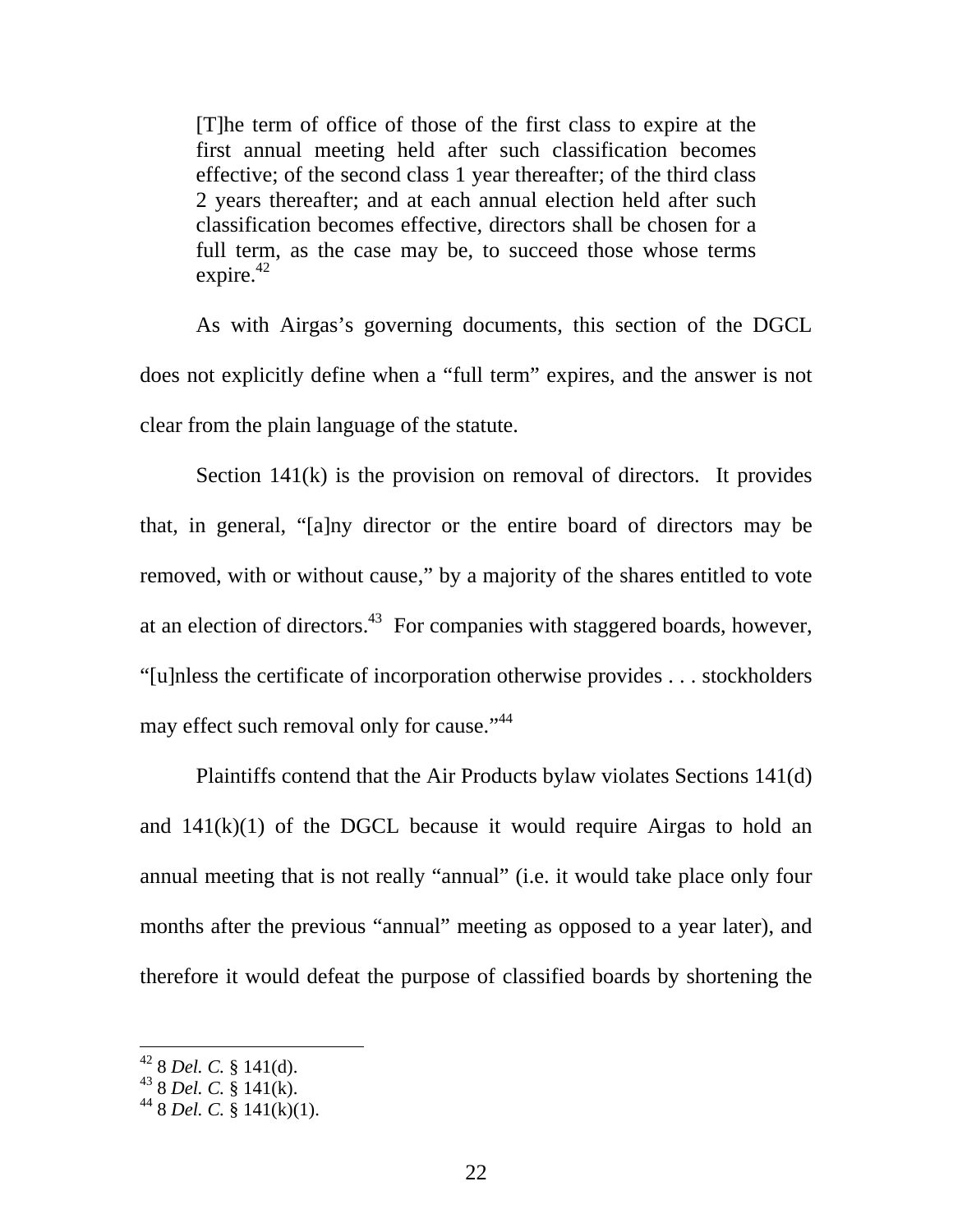Airgas directors' terms of office by seven months without properly removing them for cause. Thus, plaintiffs argue, the class of directors up for re-election at the 2011 annual meeting will not have served their "full term" on the board.

In support of this argument, plaintiffs point to DGCL Section 211(b), which provides that "an annual meeting of stockholders shall be held for the election of directors on a date and at a time designated by or in the manner provided by the bylaws"<sup>45</sup> and Section 211(c), which provides that annual meetings cannot be separated by greater than thirteen months<sup>46</sup>—the "policy" thrust" of Section 211 being "that corporations should hold *annual* meetings of stockholders."47

Defendant agrees that the "full term" of the class of Airgas directors up for reelection in 2011 will expire at Airgas's 2011 annual meeting of stockholders. The question is the same one asked in the previous sections of this Opinion when evaluating whether the bylaw conflicted with Airgas's charter and bylaw provisions: when can that "annual" meeting validly take place? Defendant points to the identical language of DGCL Sections 211(b)

<sup>45 8</sup> *Del. C.* § 211(b).

<sup>46</sup> *See* 8 *Del. C.* § 211(c). Plaintiffs cite *MFC Bancorp* for the proposition that what this section provides is a "one month 'leeway," but "this modest grace period is not a license to undermine the clear import of the term 'annual meeting.'" Pls.' Opening Br. 5 (quoting *MFC Bancorp Ltd. v. Equidyne Corp.*, 844 A.2d 1015, 1021 (Del. Ch. 2003)).  $47$  Pls.' Opening Br. 5, 22.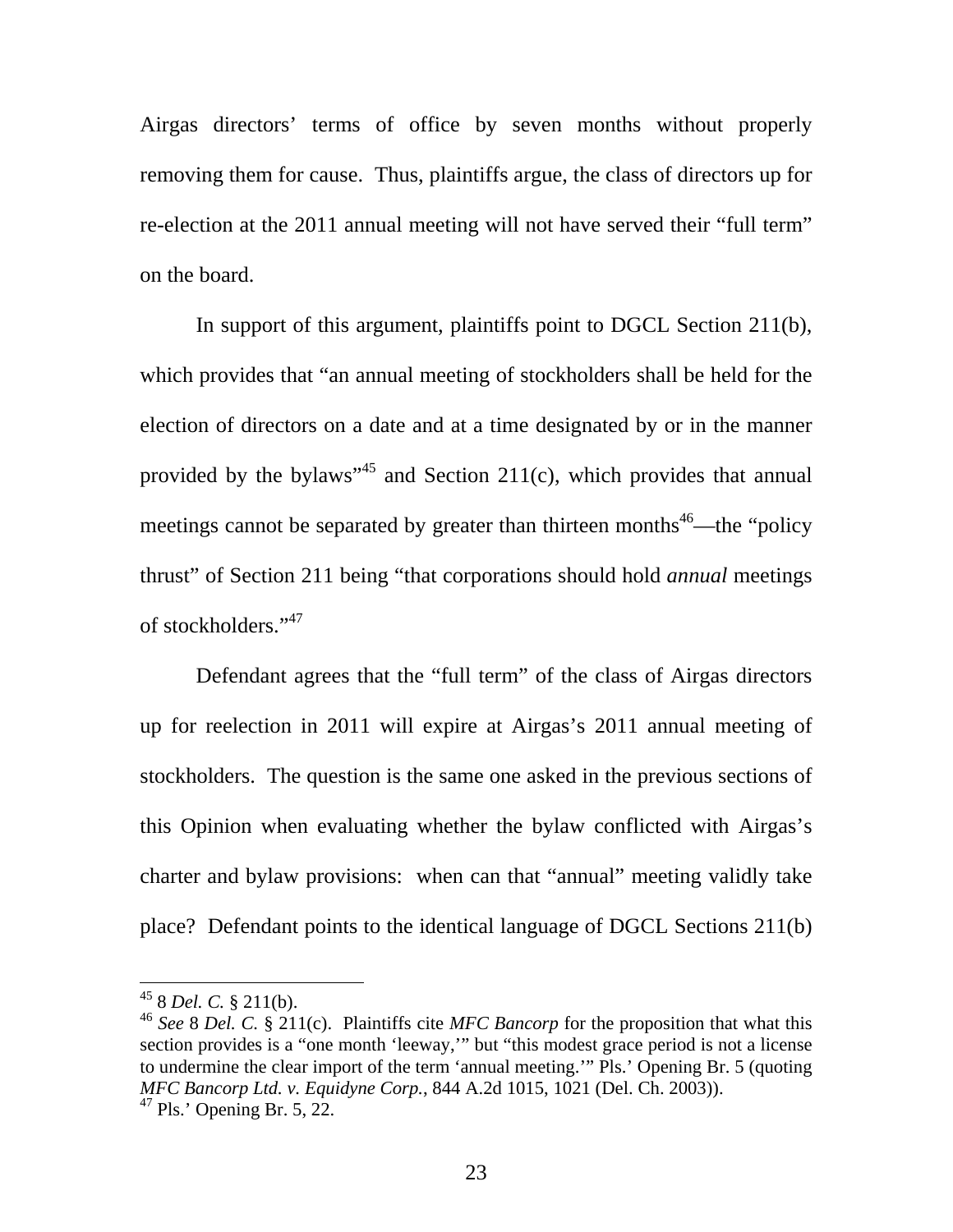and 211(c) relied on by plaintiffs to support its own opposing position that there is "[n]othing in the statutes or in Airgas's charter establish[ing] a minimum interval between a company's annual meetings."<sup>48</sup> Instead, defendant argues that this is simply a case about entrenchment; about the Airgas board wanting this Court to "plug the hole" in a vulnerability in its takeover defenses (namely, its staggered board) and to undo the result of a shareholder vote that the Airgas board lost fair and square.<sup>49</sup>

Defendant counters plaintiffs' argument regarding the policy of DGCL Section 211 by suggesting instead that the purpose of that Section is "to ensure that directors remain accountable to their shareholders" by prohibiting them from going more than thirteen months without an annual meeting; not less.<sup>50</sup> Accordingly, defendant contends that Airgas's interval of approximately one year is merely "implied"—it is a fiction.

As far as Sections 141(d) and 141(k), defendant argues that Section 211 is the statute governing the timing of annual meetings, and so that is where any "overriding rule for the timing of annual meetings" would be found in the DGCL.<sup>51</sup> Defendant maintains that "[n]othing in [DGCL]  $\S$ 

 $48$  Def.'s Letter to the Court (Aug. 30, 2010), at 2.

<sup>&</sup>lt;sup>49</sup> Def.'s Opening Br. 1.

 $50$  Def.'s Opening Br. 17.

 $51$  Def.'s Reply Br. 12.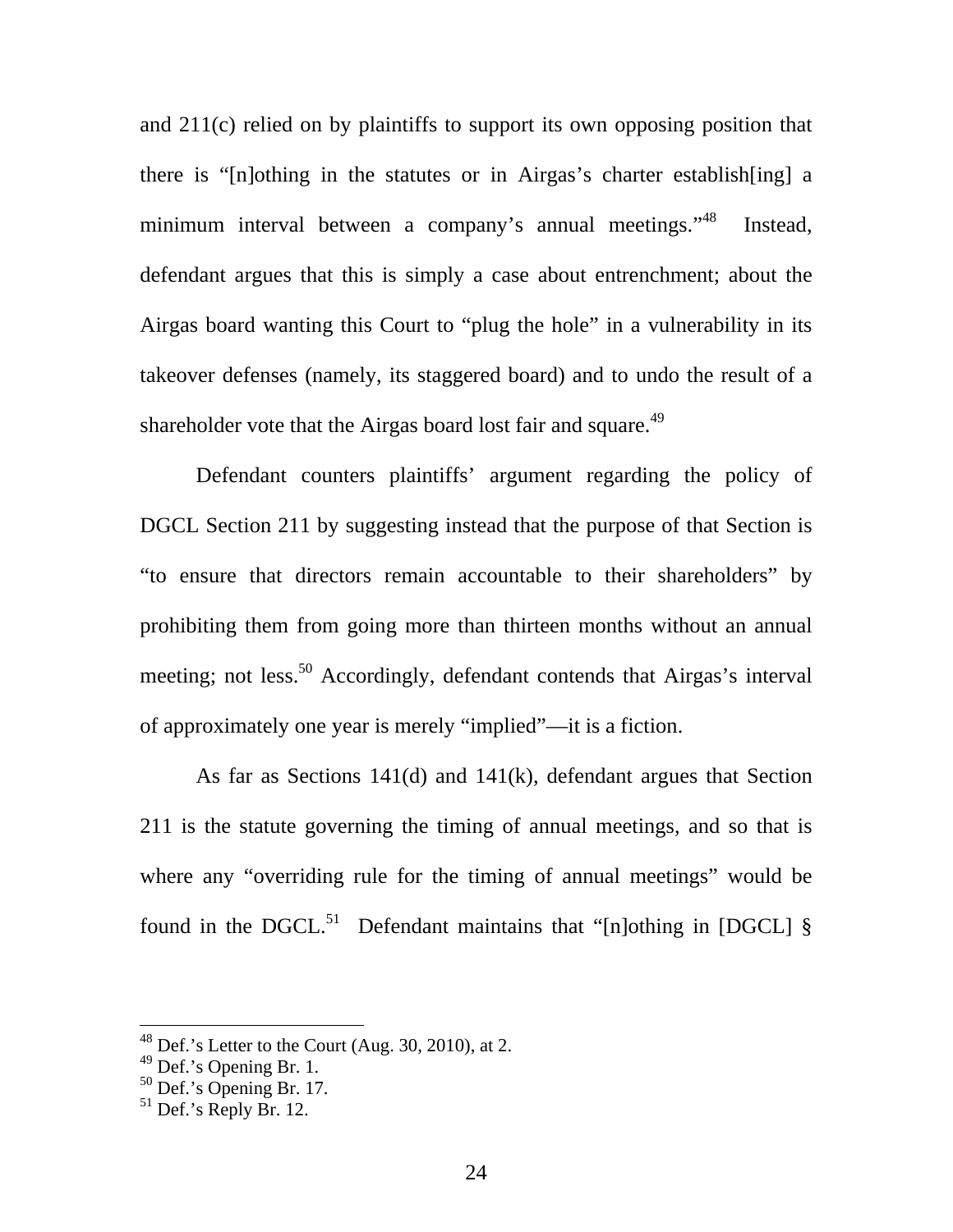211(c), or anywhere else in the DGCL, specifies that any particular interval between meetings is too short."52

## *B. Analysis*

First, plaintiffs have seemingly abandoned their "removal" argument, given that they did not once mention 141(k) in their answering brief, but I will address the applicability of Section 141(k) here nonetheless. Plaintiffs argue that by cutting short the "full term" of the directors' up for election at the 2011 annual meeting, the bylaw constitutes an improper removal under Section  $141(k)(1)$ , as it is both without cause and without 67% of the vote of Airgas's stockholders as required for removal under Airgas's charter.<sup>53</sup> Defendant responds that there is no removal problem "because the Airgas directors are not being 'removed'."<sup>54</sup> In order for plaintiffs' argument to hold water, the bylaw would have to be found to "cut short" the "full term" of the directors; otherwise defendant is correct that the Airgas directors are not being "removed" (i.e. unseated before the end of their term) and thus the "removal" statute is not implicated. As discussed more fully below, there is no removal problem here—the "full term" of these directors expires at the

<sup>52</sup> Def.'s Opening Br. 15.

<sup>53</sup> *See* Pls.' Opening Br. 4, 15, 16, 31-32 & 38-41.

 $54$  Def.'s Opening Br. 25.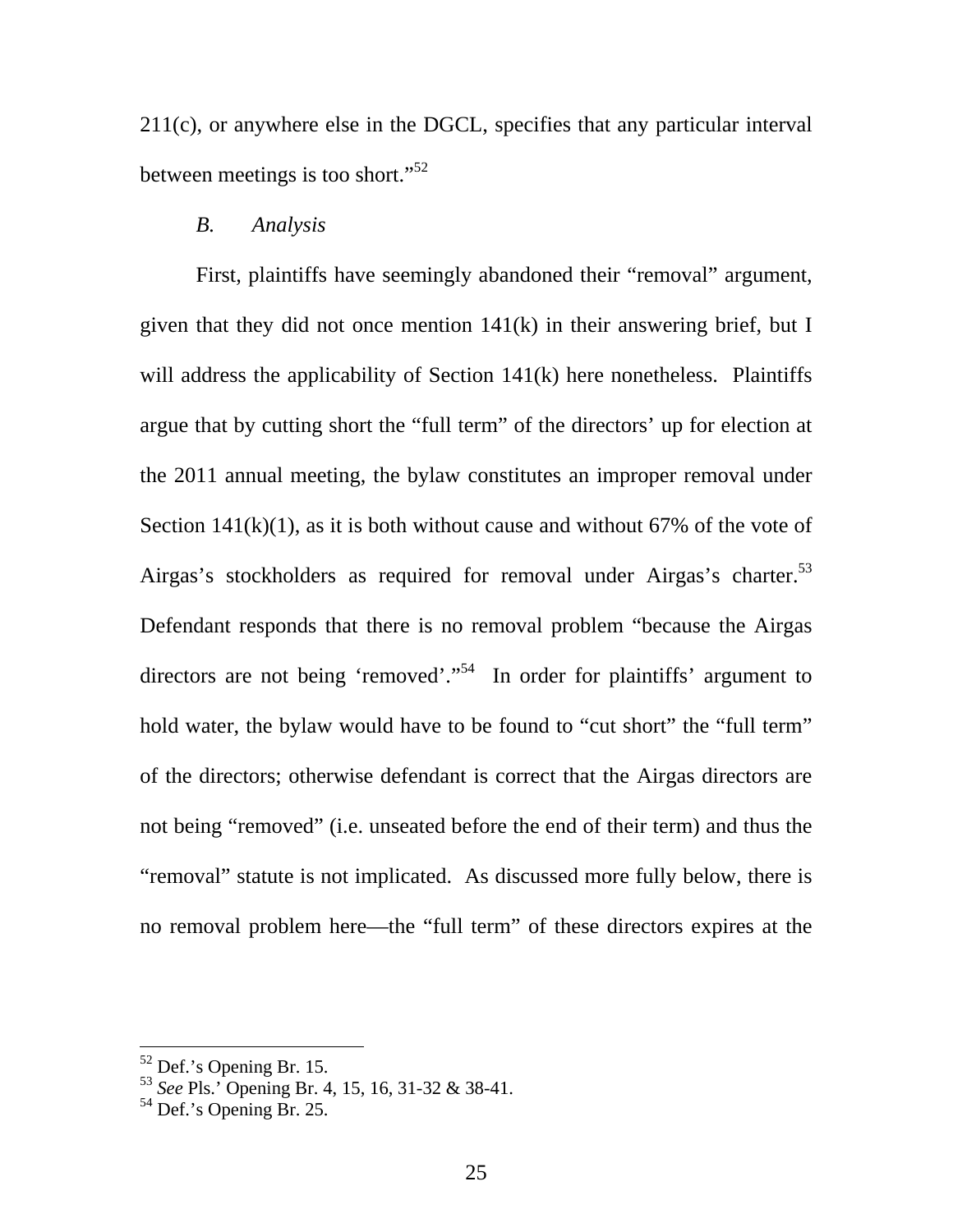"annual meeting" to be held in  $2011$ .<sup>55</sup> Under the statutory framework of the DGCL, "absent a specific charter or bylaw provision classifying a board, the term of office of each director is coextensive with the period between annual meetings."<sup>56</sup> Airgas has a charter and bylaw provision classifying the board, but it does not unambiguously define what is meant by a "full term" or when the "annual meeting" must take place. Thus, on Airgas's classified board, the directors whose terms expire at the next election will have served a "full term" at the 2011 "annual meeting," regardless of whether that meeting takes place earlier in the year or later in the year. The fact is that the directors' term "expires" at the "annual meeting," whatever date it is held. Section 141(k) is inapposite here. Plaintiffs' only "removal" argument remaining suggests, therefore, that the Air Products bylaw "accomplishes" a removal by "evad[ing] the 67% removal requirement" in Airgas's charter by "permit[ting] shareholders to remove directors before their terms have expired" by a simple majority vote.<sup>57</sup> While it is true that under Airgas's charter, 33% of the stockholders could call a special meeting to remove the directors by a 67% supermajority vote, that provision governs "removal" of

<sup>55</sup> *See, e.g.*, *Crown EMAK Partners, LLC v. Kurz*, 992 A.2d 377, 401 (Del. 2010) ("The election of successors takes place at an annual meeting," whereas removal of directors takes place "between annual meetings").

<sup>56</sup> *Id.* at 401 (quoting 1 David A. Drexler et al., Delaware Corporation Law and Practice § 13.01[3], at 13-6 (2009)).

 $57$  Pls.' Reply Br. 25.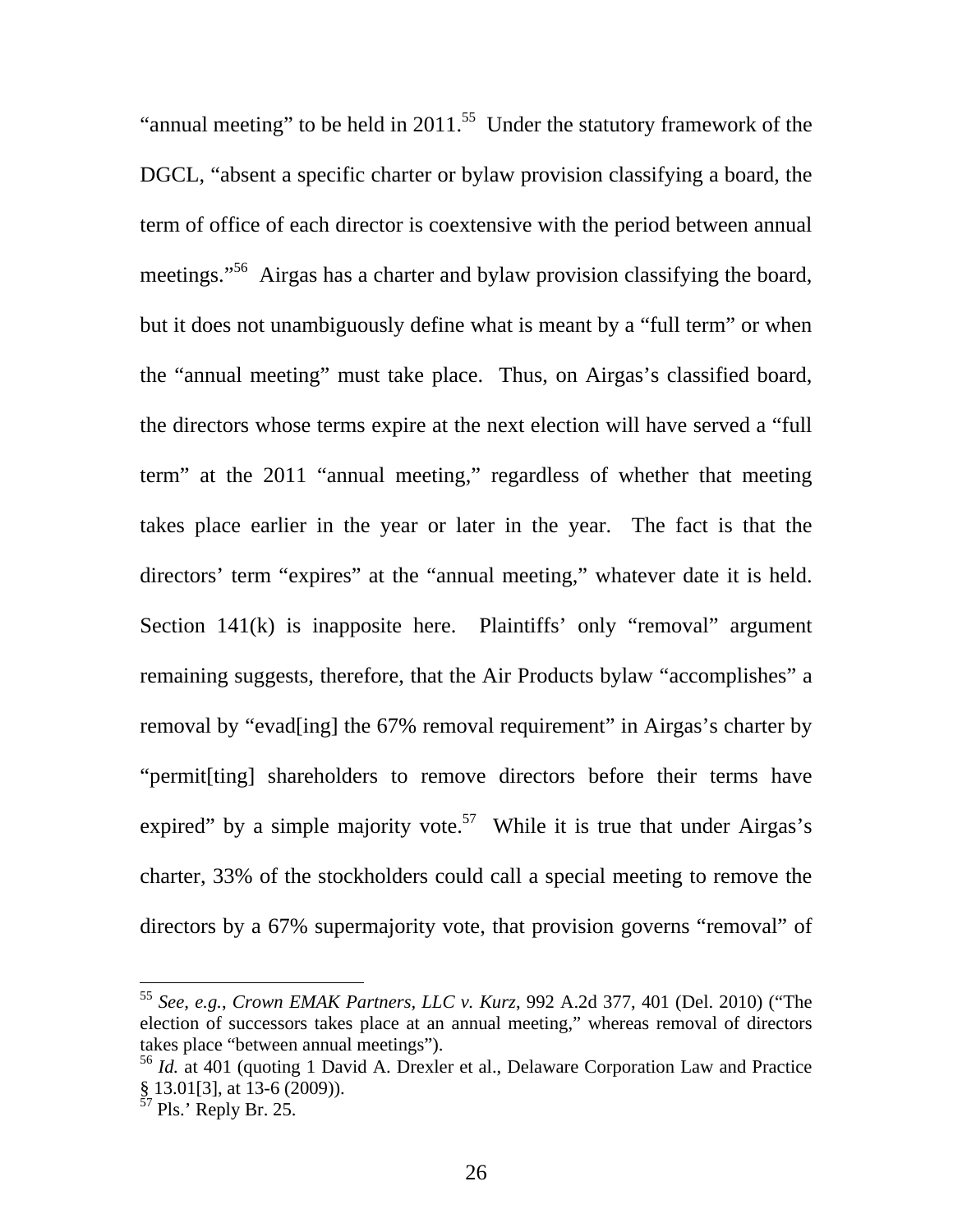directors and is a separate and distinct issue from the question of what constitutes a "full term" under Airgas's charter.<sup>58</sup> Because under Airgas's charter, the directors' "full term" expires at the 2011 "annual meeting," there is no removal problem.

DGCL Section 211 is entitled "Meetings of stockholders."<sup>59</sup> As noted above, Section 211(b), provides that "an annual meeting of stockholders shall be held for the election of directors on a date and at a time designated by or in the manner provided by the bylaws."<sup>60</sup> "Annual meeting" is not defined. Corporations are free to draft their governing documents to specify when their annual meetings shall take place. They can do this explicitly in the bylaws. They can also explicitly define the terms of their staggered board in their charter or bylaws, should they decide to have a classified board. To the extent that they do not unambiguously make these terms clear in their governing documents, though, the default rules in Delaware do not

 $58$  Moreover, under the doctrine of independent legal significance, an action that is validly taken under one section of the DGCL has legal independence from an action that might have been taken under another section of the statute, even if the actions lead to the same result. *Orzeck v. Englehart*, 195 A.2d 375, 377 (Del. 1963) ("[T]he uniform interpretation given the Delaware Corporation Law over the years [is] that action taken in accordance with different sections of that law are acts of independent legal significance even though the end result may be the same under different sections. The mere fact that the result of actions taken under one section may be the same as the result of action taken under another section does not require that the legality of the result must be tested by the requirements of the second section."); *see also Warner Commc'ns Inc. v. Chris-Craft Indus., Inc.*, 583 A.2d 962, 970 (Del. Ch. 1989).

<sup>59 8</sup> *Del. C.* § 211.

<sup>60 8</sup> *Del. C.* § 211(b).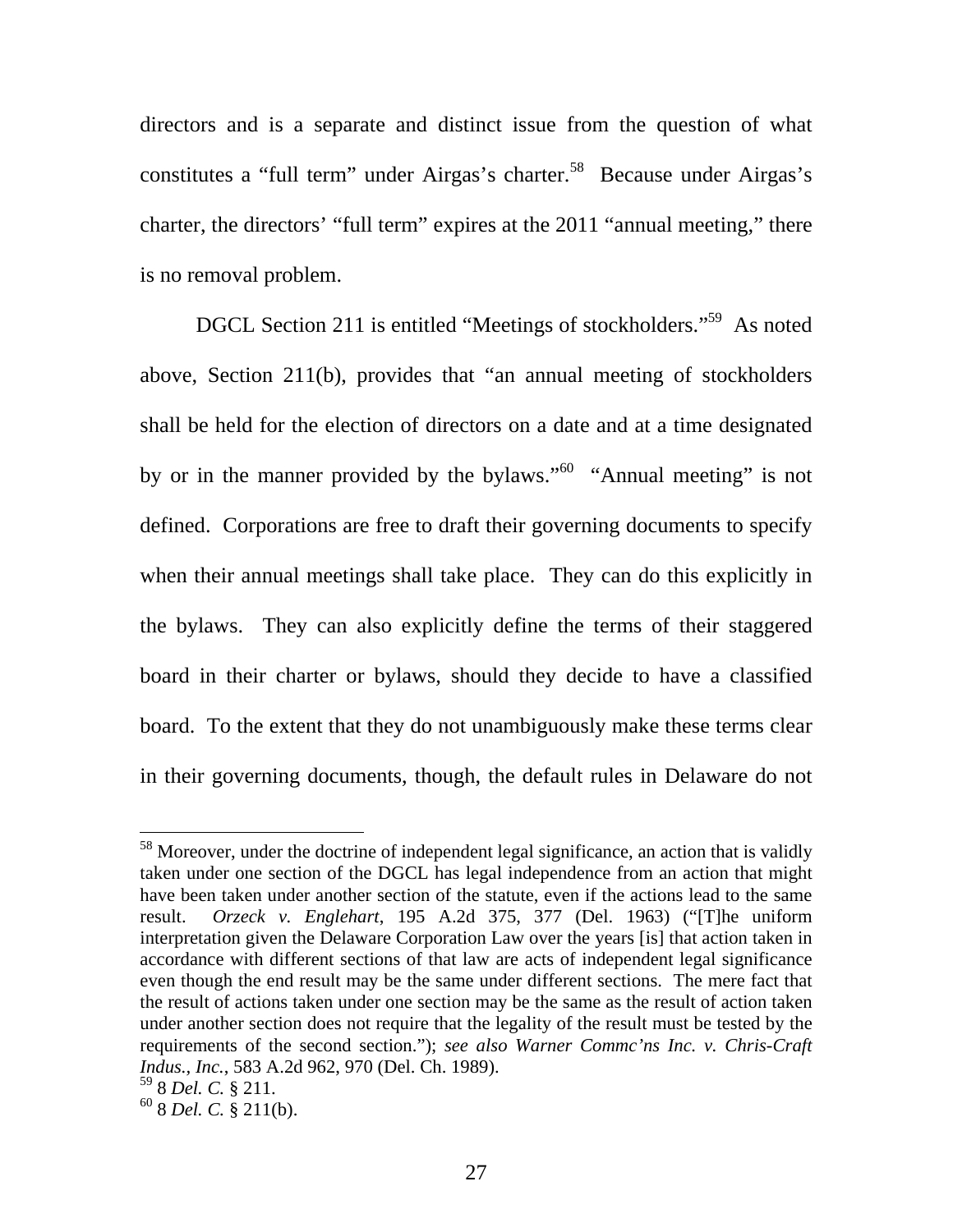require waiting a "year," or "twelve months" or any set amount of time from one annual meeting to the next.

Plaintiffs contend that, although not defined in the DGCL, the common sense reading of "annual meeting" means at least (or approximately) one year apart. That gloss is nowhere to be found in the statute, though. Undefined words in statutes are given their "ordinary, common" meaning.<sup>61</sup> A literal reading of "annual meeting" means a meeting that will take place once a year.<sup>62</sup> "Annual meeting" is a statutory term with an obvious legal import—it refers to the obligatory stockholder meeting that must occur, by law, once every year. There is no requirement that it be spaced by eleven or twelve months, but just that it happen once a year, every year.

Section 211(c), in turn, sets limits on the timing of annual meetings in two ways: (1) if an annual meeting date is designated, the meeting must be

<sup>61</sup> *Dewey Beach Enters., Inc. v. Bd. of Adjustment*, 2010 WL 2977928, at \*2 (Del. July 30, 2010).

 $62$  The numerous dictionary definitions cited by both plaintiffs and defendant (dubbed a form of "dictionary abuse" at oral argument) support this reading. *See* MERRIAM-WEBSTER DICTIONARY (online edition) (defining "annual" as "covering the period of a year" or "occurring or happening every year or once a year"); *see also* WEBSTER'S THIRD NEW INT'L DICTIONARY 88 (Philip Babcock Gove ed. 2002) (defining "annual" as "reckoned by the year," "covering the period of a year: based on a year" or "occurring, appearing, made, done, or acted upon every year or once a year"); AMERICAN HERITAGE COLLEGE DICTIONARY 1587 (4th ed. 2010) (defining "annual" as "[h]appening every year; yearly" or "a period of approximately the duration of a calendar year"); 1 OXFORD ENGLISH DICTIONARY (J.A. Simpson & E.S.C. Weiner eds., 2d ed. 1989) (defining "annual" as "[p]erformed or recurring once every year; yearly").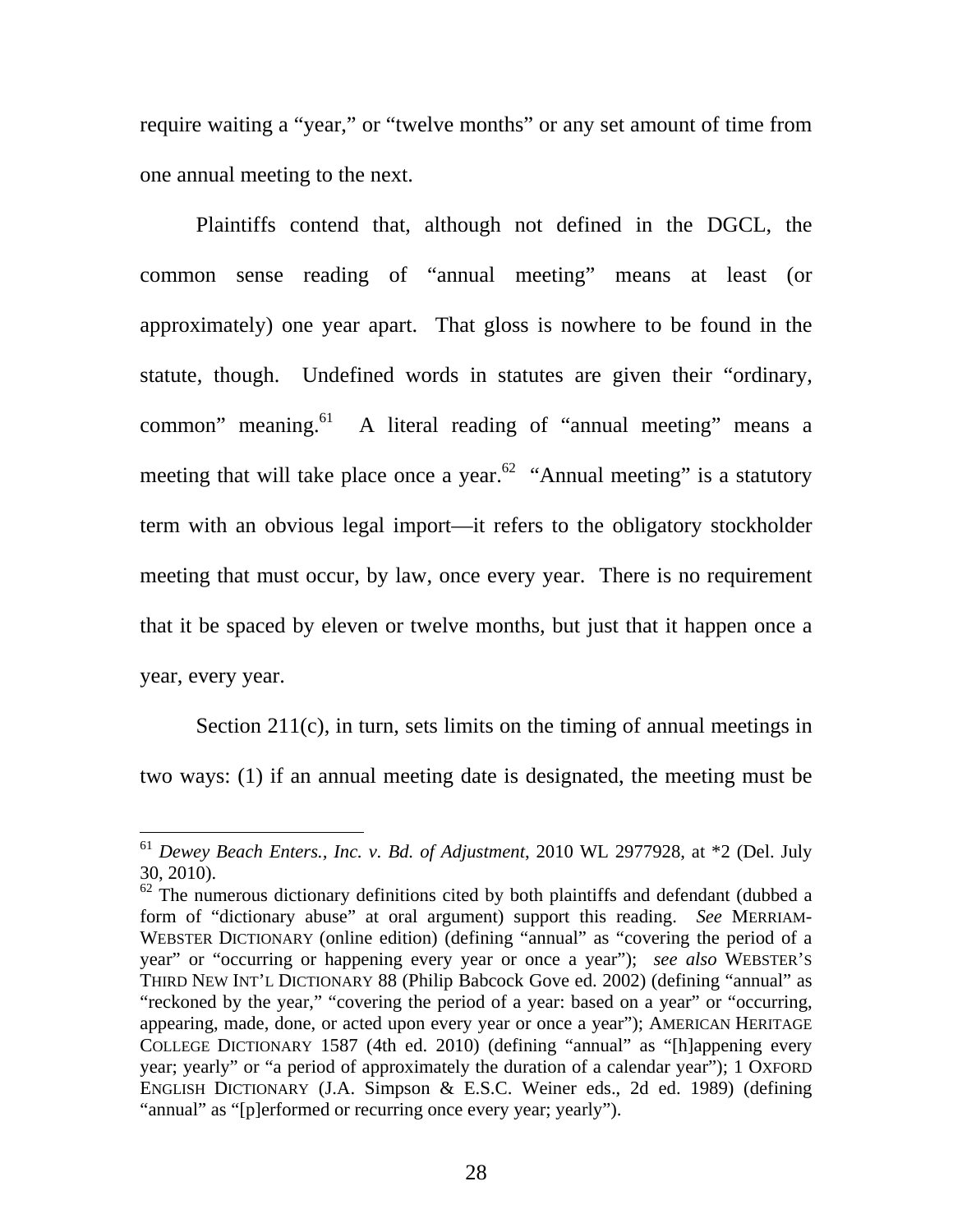held within 30 days of that date, and (2) annual meetings cannot be separated by greater than thirteen months—that is, Section 211(c) explicitly prohibits holding the annual meeting later than thirteen months after the last annual meeting. But the statute does not explicitly prohibit the annual meeting interval from being *shortened* by any amount of time. Put differently, it does not prohibit holding the annual meeting *earlier* than a year after the previous annual meeting. So, while Section 211 may provide one month wiggle room after a year has passed to hold the annual meeting, the DGCL is silent as to the amount of "leeway" in the opposite direction. A logical reading of the statute thus leads to the conclusion that, under the default rule, the annual meeting date cannot be held *later* than thirteen months from the last annual meeting, but it can be moved *up* by any amount of time (so long as notice requirements are met, it does not conflict with the charter and bylaws, etc.). $^{63}$  If the General Assembly had meant to prohibit the latter, it would have explicitly said so as it did with the former.  $64$ 

 $63$  There are practical constraints that would prevent one annual meeting from being held too close to the next. For example, if Air Products' bylaw is adopted, two meetings could not be held, as plaintiffs suggest they might, "in four weeks, four days, or even four minutes" or "on December 31, 2010, and [then] on January 1, 2011—one *day* later." Pls.' Opening Br. 5-6; Pls.' Reply Br. 2. Notice requirements would not allow for that (the latter three suggestions, at least, would explicitly violate Airgas's charter which has an advance notice requirement of no less than ten days before an annual meeting may be held). Similarly, filing obligations (*e.g.*, proxy statements must be filed with the SEC before an annual meeting may be held) would be difficult, if not impossible, to comply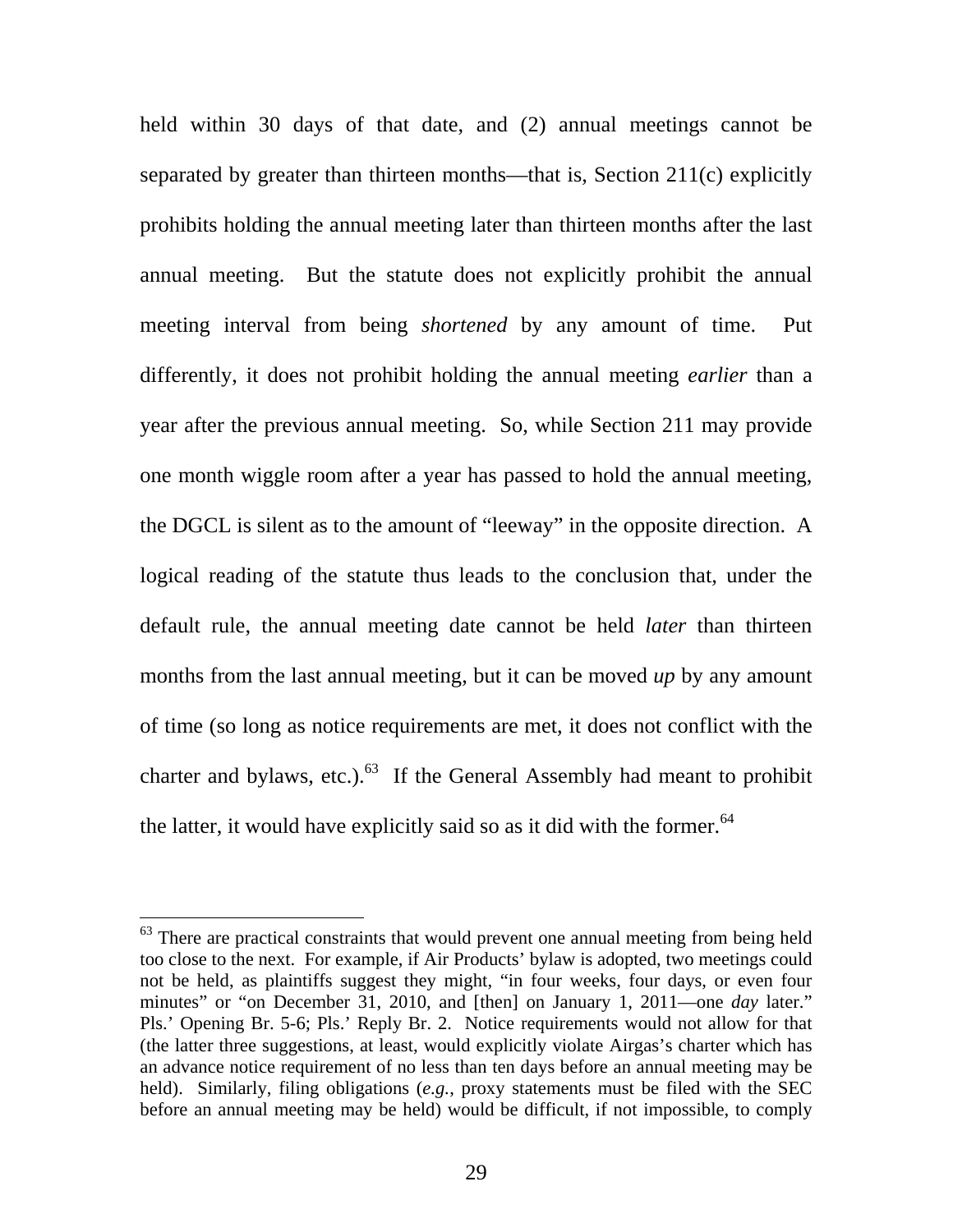Moreover, the policy behind Section 211 reflects Delaware's "concern

for corporate democracy."<sup>65</sup> By prohibiting corporations from waiting longer than thirteen months between meetings, the statute is aimed at preventing board entrenchment by ensuring that stockholders have an

with in that timeframe. And the Air Products bylaw does not contemplate such absurd results—the annual meeting would simply be held in January of each year.

 $64$  The legislative history of the DGCL supports this reading. The requirement to hold a stockholder meeting "annually" was added to Section 211 because "[a]lthough the legal requirement of annual meetings to elect directors is ingrained in Delaware cases, the statute should specifically say so." Folk Report 110, *available at* http://law.widener.edu/LawLibrary/Research/OnlineResources/DelawareResources/~/me dia/Files/lawlibrary/corporations/folkreportpt2.ashx (citing *Standard Power & Light Corp. v. Inv. Assocs.*, 51 A.2d 572 (Del. 1947). In *Standard Power & Light Corp.*, the Delaware Supreme Court held that "'[t]he statute of this state under which the corporation was created provides that directors shall be elected at an annual meeting of stockholders. The duty to hold such a meeting and to elect directors thereat is one that is laid by the statute . . . Reasonable rules ought to prevail in aid of the accomplishment of the statute's purposes, and a certain degree of liberality in favor of a meeting ought to prevail.'" 51 A.2d at 577 (quoting *Duffy v. Loft, Inc.*, 151 A. 223, 227, *aff'd*, 152 A. 849). DGCL Section 224, whose content was transferred to Section 211(c), addressed the failure to timely hold a meeting. The Folk Report refers to that Section as Delaware's "exclusive method for dealing with refusals to summon annual meetings." Folk Report 113. The intent of the drafters of Section 211 was thus to require a meeting to take place once a year—if a corporation failed to hold a meeting for an extended period of time, a deadline of either thirty days after a meeting date was designated or thirteen months after the last annual meeting would ensure that a corporation would not go *too long* without holding an annual meeting. The leading treatises on Delaware law are in accord with this view of Section 211. In the section entitled "Time of annual meeting," Folk on the Delaware General Corporation Law explains that "[t]he date for the annual meeting is determined 'by or in the manner provided in the by-laws' . . . *A corporation may amend its bylaws to advance the annual meeting date* unless such change is for an inequitable purpose." 1 Welch, Turezyn & Saunders, Folk on the Delaware General Corporation Law § 211.5, at 15 (citing 8 *Del. C.* § 211(b); *Lenahan v. Nat'l Computer Analysts Corp.*, 310 A.2d 661, 663 (Del. Ch. 1973)) (emphasis added). In *Lenahan*, a case where the fixing of the date of the annual meeting of stockholders was done in compliance with the company's bylaws, then-Vice Chancellor Marvel held that "advancing such [a] meeting date [] is permitted under the terms of the Delaware Corporation Law, 8 *Del. C.* § 211, unless such change is for an inequitable purpose." 310 A.2d at 663 (citing *Schnell*). <sup>65</sup> *See Blasius Indus., Inc. v. Atlas Corp.*, 564 A.2d 651, 660 (Del. Ch. 1988).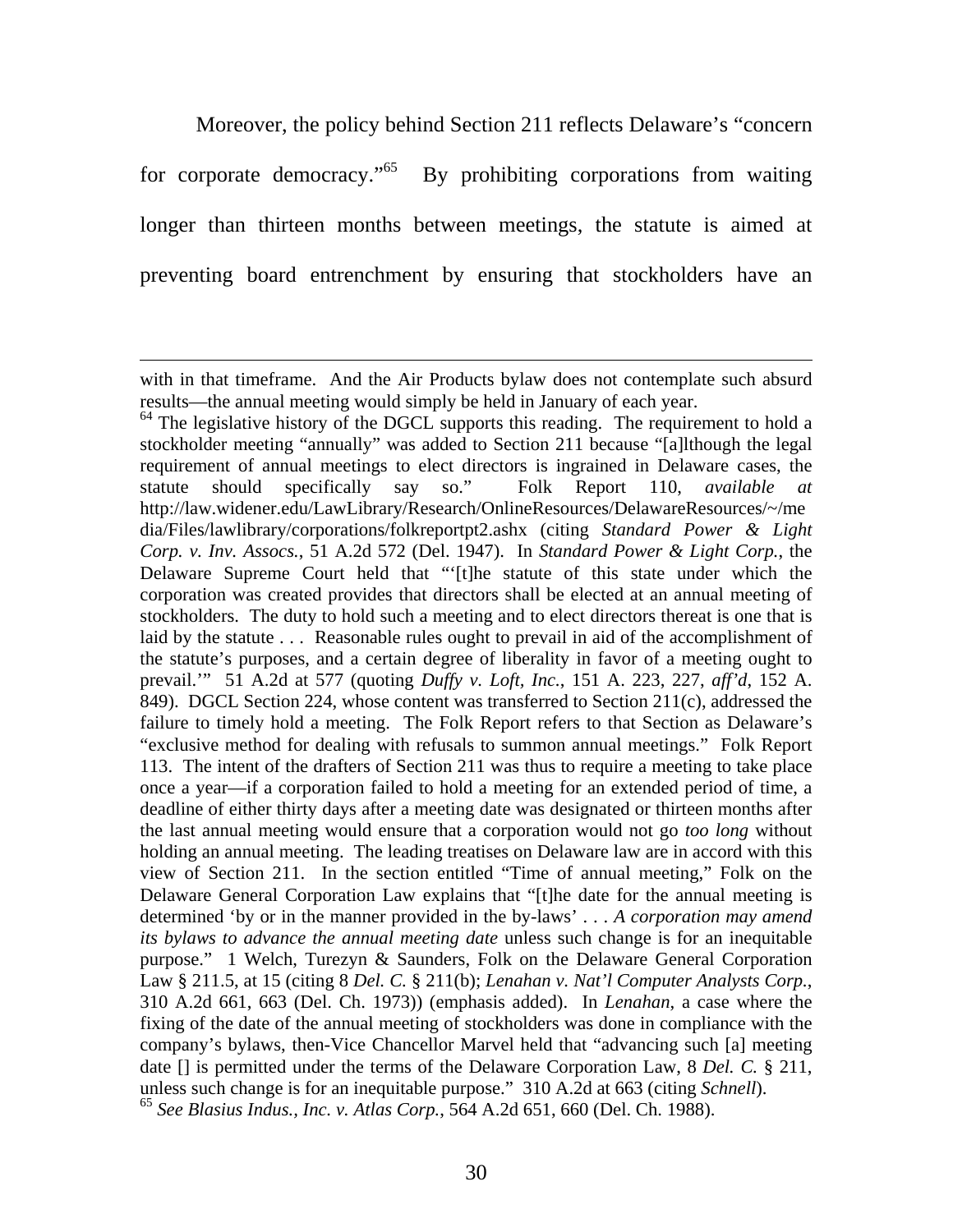opportunity to have their voices heard and to hold directors accountable.<sup>66</sup> This thirteen-month period also limits gamesmanship by insurgents. That is, insurgents who make a tactical decision to move an annual meeting forward in the year do not have unlimited authority to keep changing the dates as it suits them. As it stands, the bylaw as written moves Airgas's meeting for all years until amendment to January. Thus, if insurgents move up a meeting (as here), they will face stockholders, if elected, within thirteen months. The Air Products nominees who were elected to Airgas's board at the September 15, 2010 meeting will face stockholders at a meeting in January 2012, rather than July 2012. If, once in office, the insurgents engage in musical meeting games advancing or delaying meetings for entrenchment, disenfranchisement, or other improper purposes, this Court's broad equitable powers would have bite, as would the thirteen month limit under Section

<sup>66</sup> *See MM Cos., Inc. v. Liquid Audio, Inc.*, 813 A.2d 1118, 1127 (Del. 2003) ("Maintaining a proper balance in the allocation of power between the stockholders' right to elect directors and the board of directors' right to manage the corporation is dependent upon the stockholders' unimpeded right to vote effectively in an election of directors . . . . [The Delaware Supreme] Court and the Court of Chancery have remained assiduous in carefully reviewing any board actions designed to interfere with or impede the effective exercise of corporate democracy by shareholders, especially in an election of directors.") (citing *Unitrin, Inc. v. Am. Gen. Corp.*, 651 A.2d 1361, 1378 (Del. 1995); *Blasius Indus., Inc. v. Atlas Corp.*, 564 A.2d 651, 659-61 (Del. Ch. 1988); *In re Gaylord Container Corp. S'holders Litig.*, 753 A.2d 462 (Del. Ch. 2000)).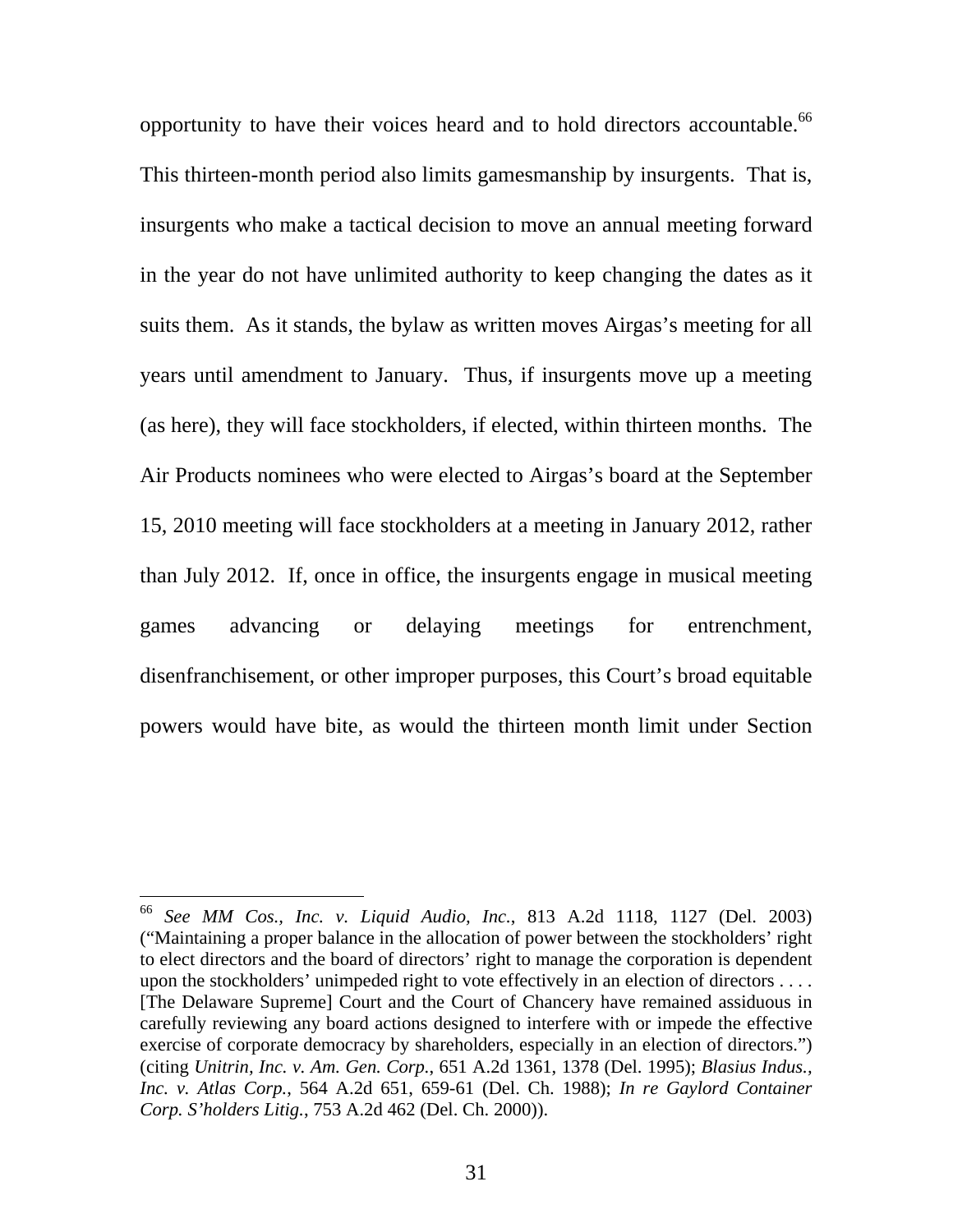211(c). Equity stands ready to thwart misuse or abuse by directors or by insurgents.<sup>67</sup>

Having found that the bylaw does not conflict with the plain meaning of "annual meeting" under DGCL Section 211, I conclude that the bylaw consequently does not conflict with Section 141(d), as it does not change the meaning of a "full term" on a classified board. In order to interpret the legal meaning of Sections 211 and 141(d) of the DGCL this Court will, "to the maximum extent feasible, [interpret these two Sections in a way that] gives full effect to the literal terms of the language of each."<sup>68</sup>

<sup>67</sup> *See Schnell v. Chris-Craft Indus., Inc.*, 285 A.2d 437, 439 *(*Del. 1971) (holding that attempts by a board to "utilize the corporate machinery and the Delaware Law for the purpose of perpetuating itself in office [and] for the purpose of obstructing the legitimate efforts of dissident stockholders in the exercise of their rights to undertake a proxy contest against management [] are inequitable purposes, contrary to established principles of corporate democracy."). Thus, in *Schnell*, the Court held that the advancement by directors of a bylaw date of a stockholders' meeting was not permitted to stand for inequitable purposes. A court of equity has jurisdiction over corporate cases to make sure that fiduciaries don't abuse their trust; not to protect fiduciaries. Absent a clear statutory or contractual right to a full year's (or three years') service, there exists no animating principle under which I would strike down the January annual meeting bylaw. Indeed, plaintiffs suggest that "there is no need [for this Court] to decide here how far short of twelve months is too short"—only that four months is not long enough. But under plaintiffs' definition of "annual," just how far short of twelve months *would* be too short? If annual meetings are to be held "approximately every twelve months," must amendments to annual meeting dates always go forward and never backwards? Pls.' Reply Br. 20. If not, would an amendment to move the annual meeting back by one or two months be okay, but three months would not (i.e., only a "material shortening" is prohibited)? There is no basis in the DGCL or in our common law for such a ruling. To hold in favor of the target (plaintiffs) would require twisting the *Schnell* doctrine against stockholders to protect directors who have no clear right—statutory *or* contractual—to serve 365 days.

<sup>68</sup> *Hoschett v. TSI Int'l Software, Ltd.*, 683 A.2d 43, 44 (Del. Ch. 1996).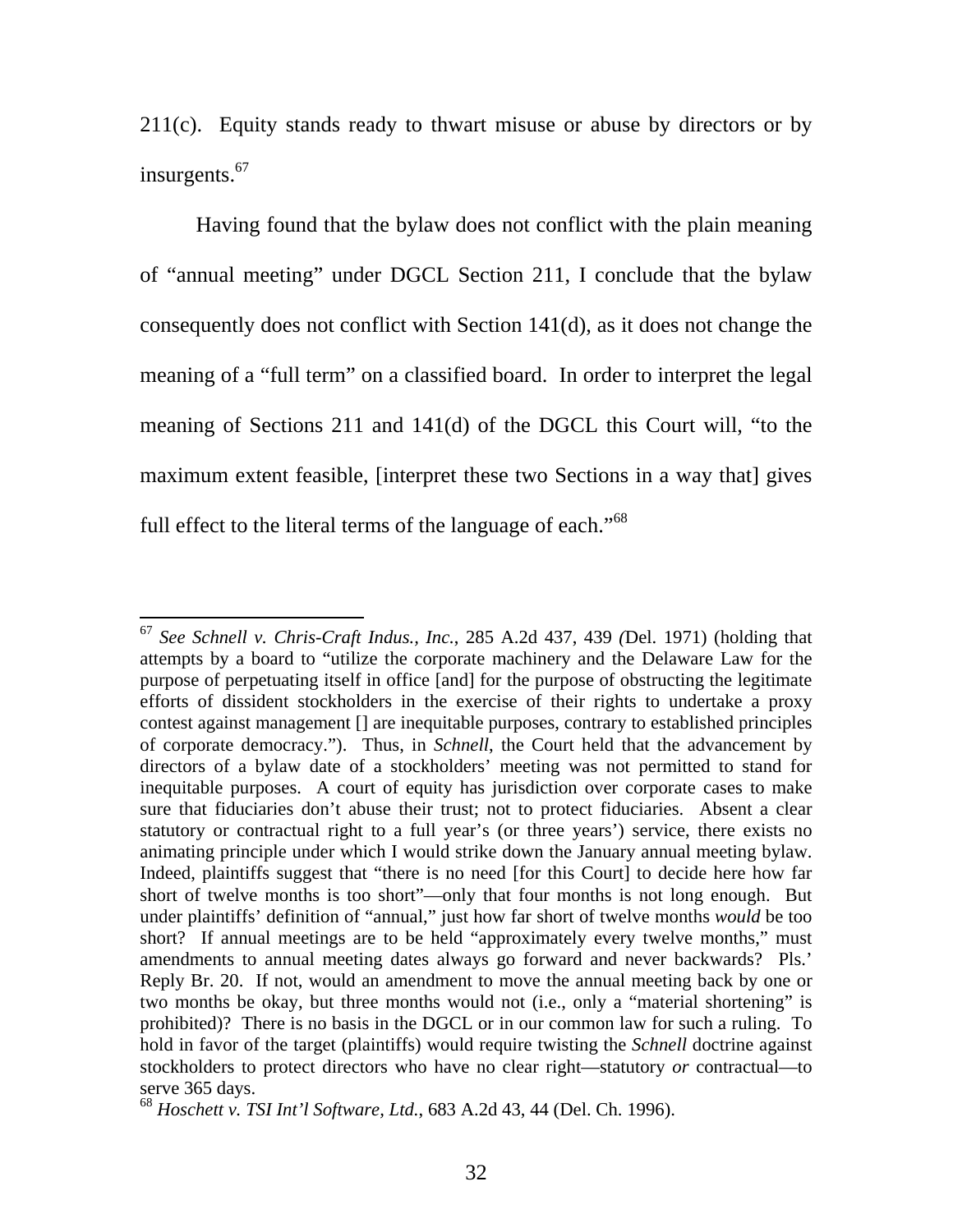Section 141(d), as noted above, contains the following language authorizing corporations to adopt a staggered board:

The directors of any corporation organized under this chapter may . . . be divided into 1, 2 or 3 classes; the term of office of those of the first class to expire at the first annual meeting held after such classification becomes effective; of the second class 1 year thereafter; of the third class 2 years thereafter; *and at each annual election held after such classification becomes effective, directors shall be chosen for a full term*, as the case may be, to succeed those whose terms expire.<sup>69</sup>

Plaintiffs contend that "[t]he statute's reference to '1 year' and '2 years' reflects a simple proposition: that the 'annual elections' or 'annual meetings' are things that occur approximately one year apart."<sup>70</sup> But simply because the statute refers to "years" to separate the initial two "annual meetings" in which classification becomes effective, does not automatically mean that "annual meeting" equals "approximately one year apart"—had the General Assembly wanted to say that, it would have.

As support for their position, plaintiffs also cite to *Essential Enterprises Corp. v. Automatic Steel Prods., Inc.* for the proposition that "[c]learly the 'full term' visualized by the statute is a period of three years not up to three years."71 But what that case holds is that DGCL Section 141(d) "says that 'directors shall be chosen for a full term.' *The certificate* 

<sup>69 8</sup> *Del. C.* § 141(d) (emphasis added).

 $^{70}$  Pls.' Reply Br. 9.

<sup>71 159</sup> A.2d 288, 291 (Del. Ch. 1960).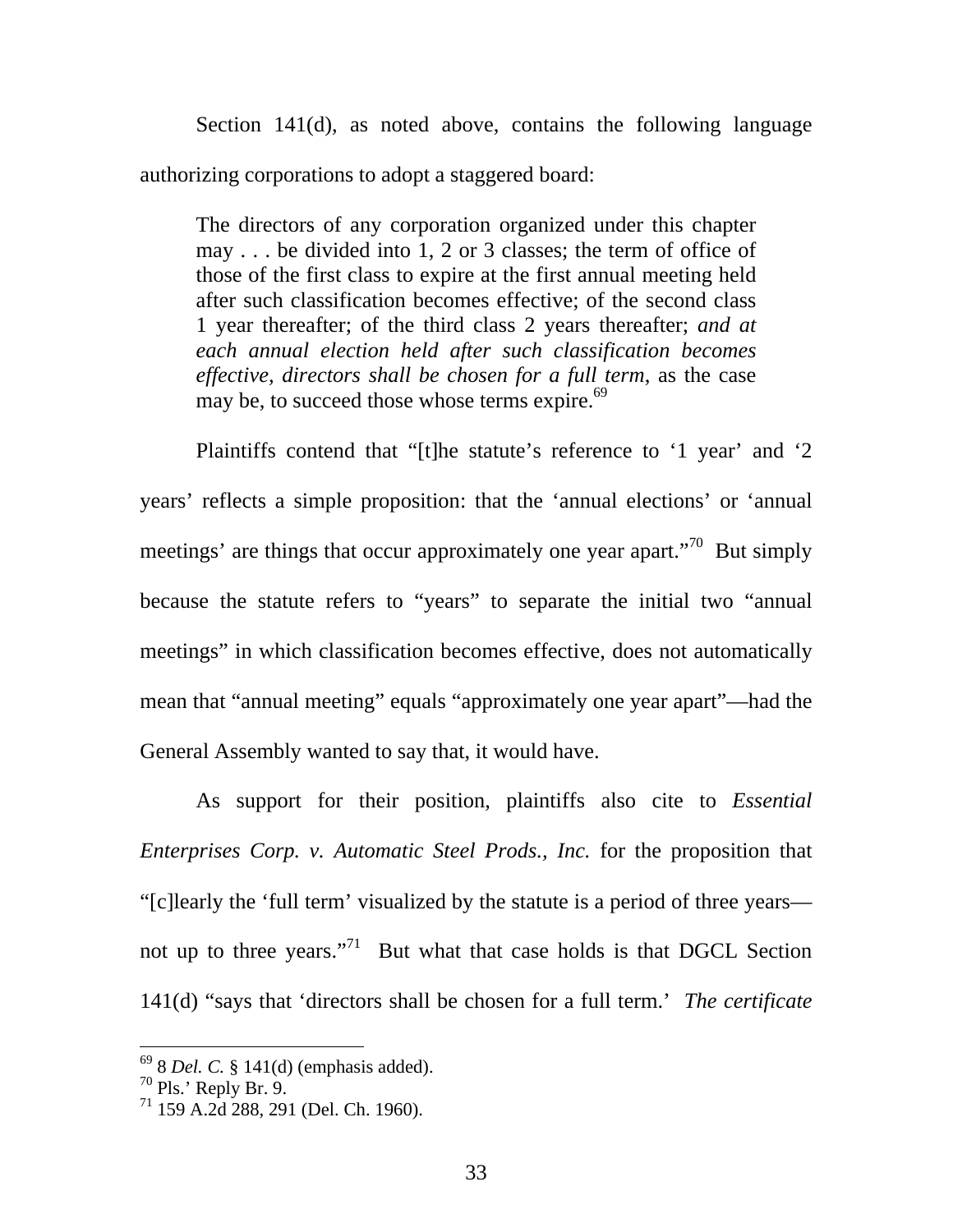*implements this*."72 The certificate at issue in *Essential Enterprises* called for a staggered board with the following terms:

[After the initial classes had been established,] [a]t each annual election, commencing at the next annual meeting of the stockholders, the successors to the class of directors whose term expires in that year *shall be elected to hold office for the term of three years* to succeed those whose term expires so that the term of office of one class of directors shall expire in each year.<sup>73</sup>

The charter in *Essential Enterprises* explicitly called for three-year terms; Airgas's charter does not. Thus, the "full term" specified by the charter in *Essential Enterprises* was three years. The "full term" visualized by the statute based on Airgas's charter is until "the annual meeting of stockholders held in the third year following the year of their election.<sup>74</sup> Plaintiffs argue that "[t]he word 'annual' must mean one thing, and one thing only, for all purposes throughout the statute.<sup>75</sup> I agree, and my holding here gives the word annual a single, consistent meaning throughout the statute. My holding does not give "annual" more than one meaning whether it is an "annual election" or an "annual meeting," it occurs once a year, every year. But there is no statutory requirement that there be a

<sup>72</sup> *Id.* at 290.

<sup>73</sup> *Id.* at 96-97 (emphasis added).

 $74$  Certificate, art. 5, 8 1.

 $^{75}$  Pls.' Reply Br. 3.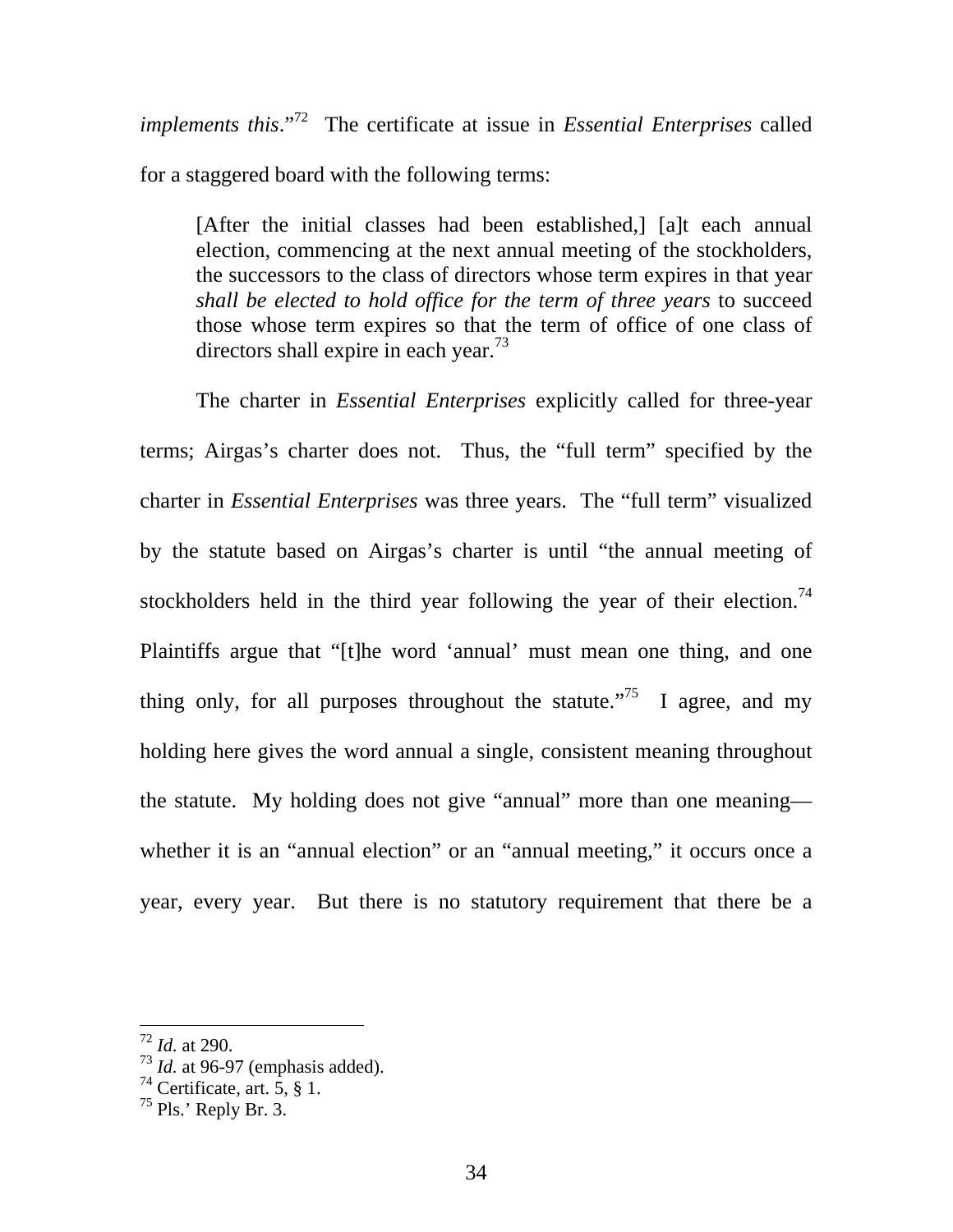durational minimum amount of time between annual elections or annual meetings, unless it is so specified in a company's bylaws or charter.<sup>76</sup>

Other cases cited by the parties are easily distinguishable. *Roven v. Cotter*<sup>77</sup> involved a charter amendment that would declassify a staggered board so that a director could then be immediately removed with or without cause (because under the company in question's charter, classified directors could not be removed without cause). Thus, it was clearly a "removal" case and did not address the question of when in the year an "annual meeting" must be held, but it is instructive nonetheless. There, Citadel Holding's charter contained a staggered board provision with language similar to Airgas's charter (i.e. directors' terms expire at the "third annual meeting of

 $76$  Plaintiffs' counsel at oral argument forcefully contended that the language "shall be elected to hold office for three years" is functionally equivalent  $(X=Y)$  to the phrase that appears in Airgas's charter and bylaws (as well as in many other Delaware corporations' charters and bylaws). That is, counsel insisted that the locution "shall be elected to hold office for three years" is equivalent to (means the very same as) the locution that directors "shall hold office for a term expiring at the annual meeting . . . held in the third year following the year of their election." But this equation will not solve—X does not equal Y for the simple reason they are different letters in the alphabet and the words each serve as a proxy for are different linguistic formulations that have a different meaning in standard English usage. If these linguistic formulations appear in ten thousand company charters, the words will nonetheless have the meaning I believe they must be read to have here. To read them in the manner plaintiff urges is, in my opinion, contrary to a common sense interpretation of the words. In addition, to read them in this non-literal fashion would be to read them contrary to the reading more favorable to the stockholder franchise. And so, despite the skillful advocacy of plaintiff's counsel, I am unable to accept the proposition that  $X = Y$  in these circumstances.

<sup>77</sup> *Roven v. Cotter*, 547 A.2d 603 (Del. Ch. 1988).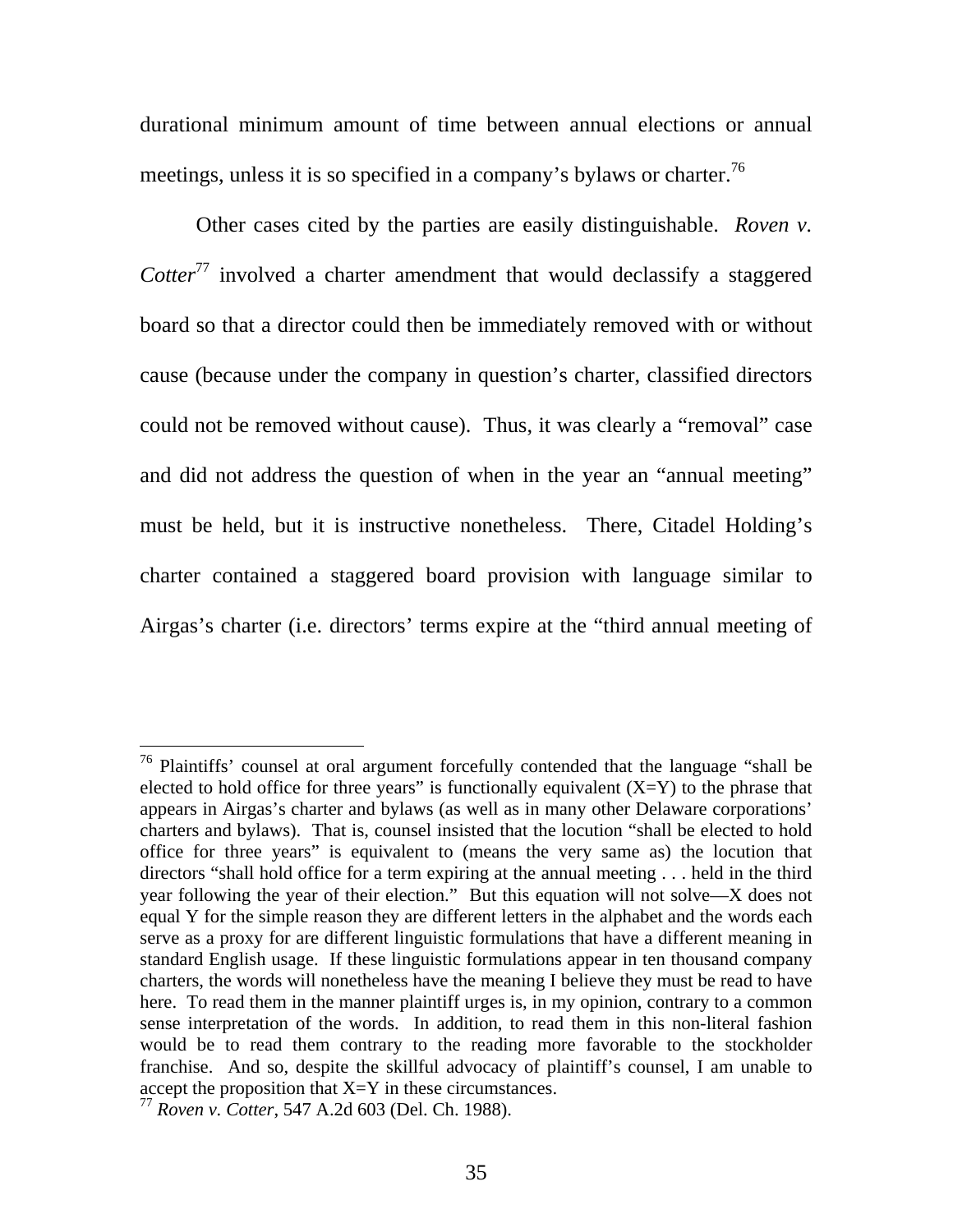the stockholders following said Director's election").<sup>78</sup> Plaintiff Roven argued that "sections  $141(d)$  and  $141(k)$ , when taken together, entitle a director elected in accordance with § 141(d) to serve a 'full term' of three years."79 The Court rejected that argument, however, holding that Section 141(d) "could not possibly entitle a director to serve a 'full term' contrary to basic principles of corporate democracy, and the expressed will of the majority."80

*Dolgoff v. Projectavision, Inc.*<sup>81</sup> is the only case cited by the parties in which the Court expressly considered the question of whether a corporation could hold its "annual meeting" earlier in the year than it was historically held. This case is distinguishable, first, because the directors in *Dolgoff* had a defined term of office, unlike Airgas. $82$  Moreover, there was no claim that holding the annual meeting earlier in the year violated some statutory or charter provision.<sup>83</sup> Instead, Mr. Dolgoff argued that holding the meeting

<sup>78</sup> *Id.* at 604.

<sup>79</sup> *Id.* at 607.

<sup>80</sup> *Id.* at 608.

<sup>81 1996</sup> WL 91945 (Del. Ch. Feb. 29, 1996).

 $82$  *Id.* at  $*3$  n.9 (Projectavision's charter provided: "At the expiration of the initial term, and of each succeeding term of each class, the directors of each class shall be elected to serve *for a three year term.*") (emphasis added).

<sup>83</sup> Indeed, Projectavision had not held an annual meeting in over a year. *Id.* at \*2.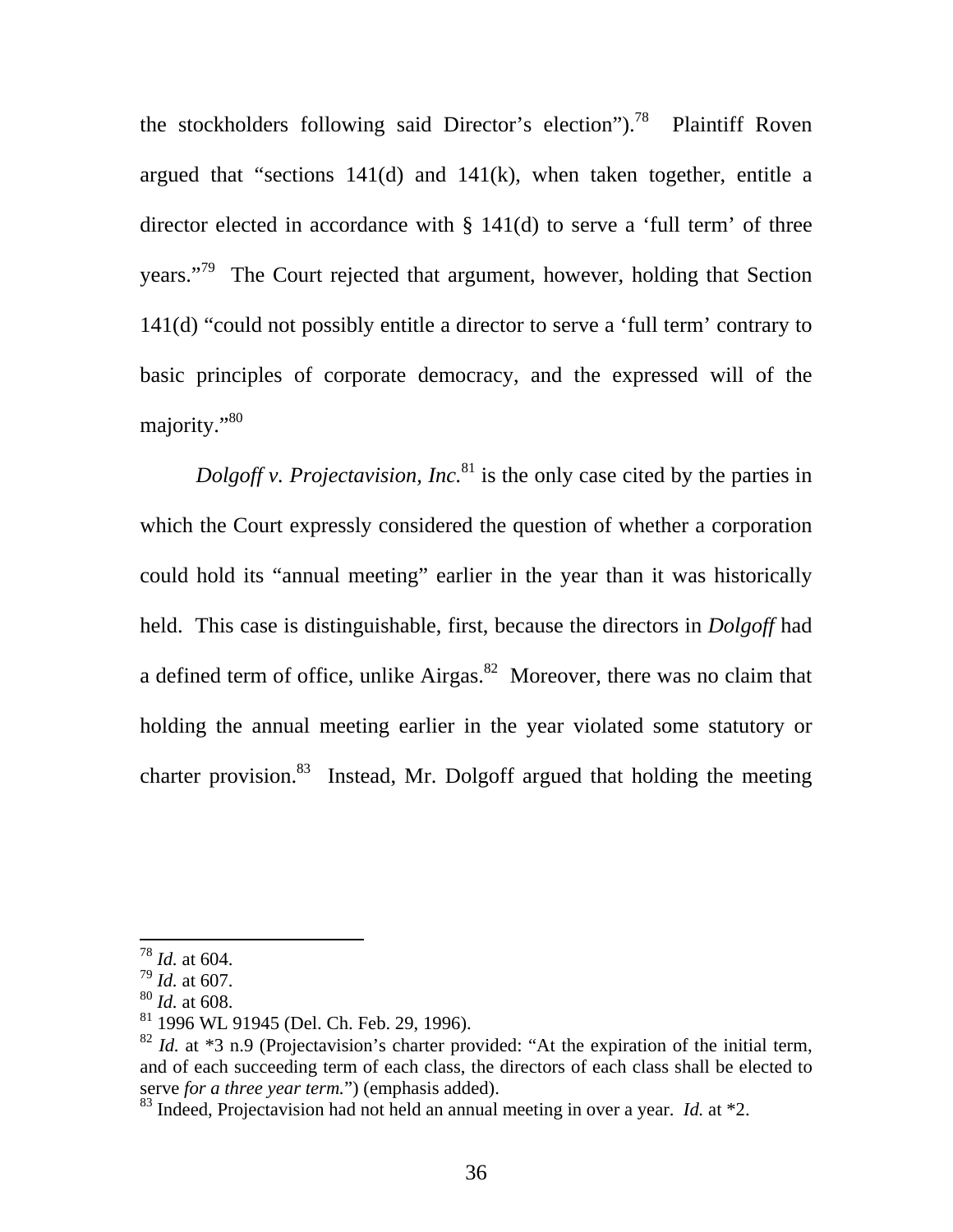earlier in the year was an inequitable manipulation of the electoral process under *Schnell* and *Blasius*. 84 The case thus is inapplicable to this case.

Ultimately, the policy arguments comport with this conclusion as well. First, the "Delaware General Corporation Law is an enabling statute that provides great flexibility,"<sup>85</sup> and so the Court will read it that way. DGCL Section 211 broadly enables corporations to define for themselves when their annual meetings shall be held. The DGCL does not define the term "annual meeting," and I will not read a specific definition into what is clearly an enabling provision. Directors and stockholders are free to specify when the annual meeting shall occur, and they are free to change it as they see fit, so long as they do not violate the limitations that do appear in the statute (the 30 day and 13 month constraints).<sup>86</sup> Plaintiffs' argument relies most heavily on the impact that the word "annual" has on Section 141(d) that is, on the "full term" of a director serving on a staggered board. Not all

<sup>&</sup>lt;sup>84</sup> *Id.* at \*5. Although the bylaw proponent in this case (Air Products) certainly had strategic aims in mind when it proposed moving the annual meeting forward to January 18, 2011, there is no allegation that those aims were inequitable or otherwise inappropriate. That is, plaintiff has not asserted equitable arguments against the adoption of the bylaw; it has not accused defendant of seeking to advance the date of the 2011 annual meeting in order to entrench board members or to thwart the exercise of the stockholder franchise—arguments typically encountered when *directors* are seeking to advance (or postpone) an annual meeting. The holding of the 2011 annual Airgas stockholder meeting may result in certain Airgas board members being replaced by successors, but that will only occur if it is the will of a majority of stockholders who vote at the 2011 annual meeting.

<sup>85</sup> *Shintom Co. v. Audiovox Corp.*, 888 A.2d 225, 227 (Del. 2005).

<sup>86</sup> *See* 8 *Del. C.* § 211(c).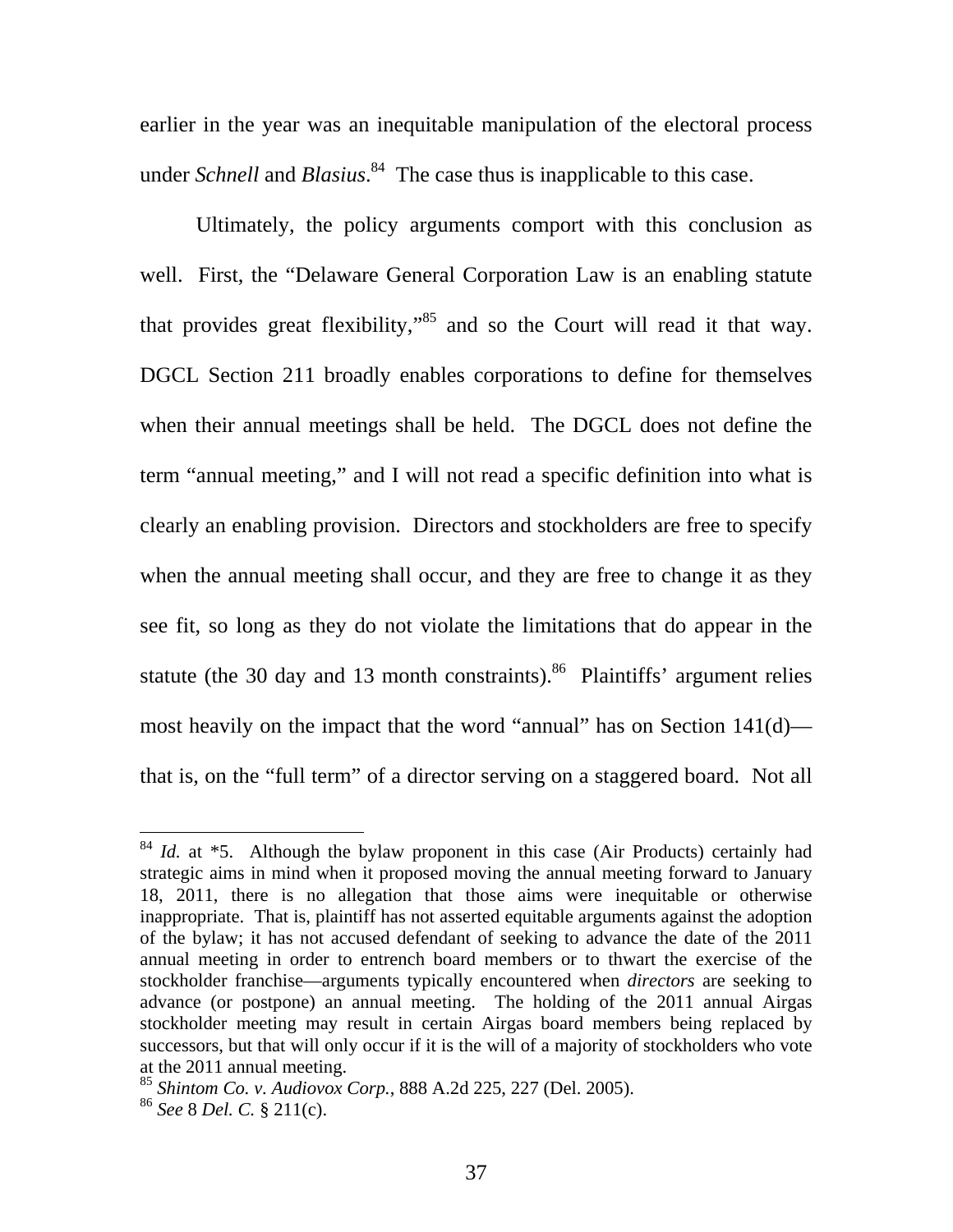companies have classified boards, and the term "annual meeting" must mean the same thing for companies both with and without classified boards. The meaning of "annual" should be gleaned from the section of the DGCL (211) discussing "annual meetings"; not the section (141) authorizing classified boards.

Second, plaintiffs suggest that the common practice and understanding of staggered boards is that a "full term" is three years, and a conclusion that two "annual meetings" can be held in a four-month period would "destabilize the staggered boards of Delaware companies."<sup>87</sup> This is not the case—it will not diminish the effectiveness of staggered boards. The common sense, ordinary language reading that an "annual meeting" must happen once every year comports with the clear terms of our statute, its policy rationale and our common law decisions. If corporate charters and

 $87$  Pls.' Reply Br. 4. Plaintiffs make much of this idea that two meetings in four months cannot be "annual." Ironically, until April 2010, Airgas's bylaws provided for annual meetings to be held anytime within a five-month window following Airgas's fiscal year—that is, the meeting could be held anytime from April to August. *See* Airgas Bylaws (amended through October 9, 2007), art. II, § 1 ("The annual meeting of the stockholders for the election of Directors and for the transaction of such other business as may properly come before the meeting shall be held on such date within five (5) months after the end of the fiscal year of the Corporation as the Board of Directors shall each year fix."). In April 2010, Airgas amended its bylaws so that its directors could set the annual meeting date at *any* time and pushed back its annual meeting to September in response to Air Products' hostile threat. *See* Airgas Bylaws (amended through April 7, 2010), art. II, § 1 ("Each annual meeting of the stockholders for the election of Directors and for the transaction of such other business as may properly come before the meeting shall be held on such date as the Board of Directors shall fix."). Had Airgas held its annual meeting earlier in the year as its old bylaws allowed, the January meeting could have actually taken place nine months later than the 2010 annual meeting.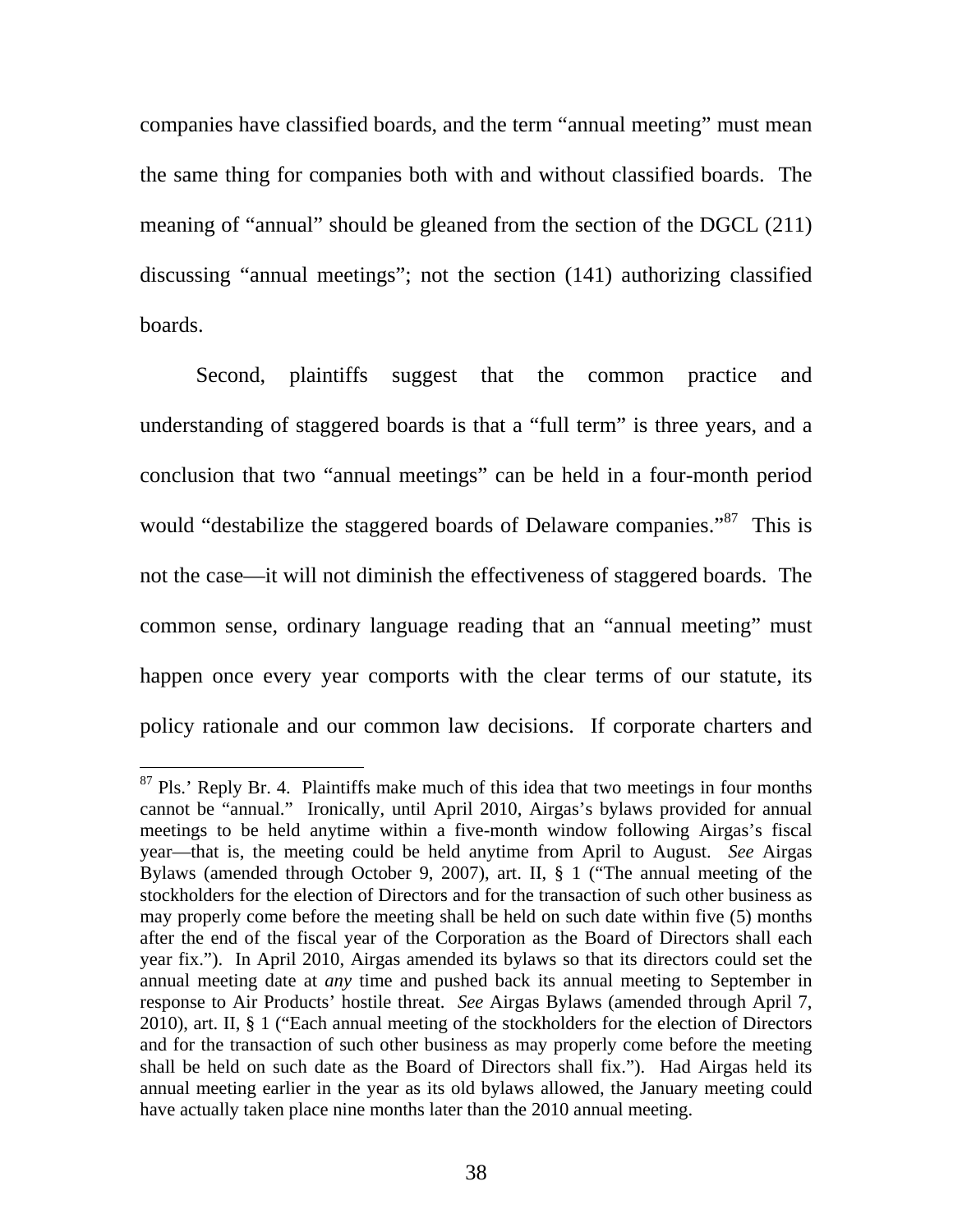bylaws have been written in a non-specific, open-ended fashion, it is not for this Court to twist their plain words to achieve a purported intent of the drafters. The solution is for drafters to employ clear and simple language to provide clarity and avoid ambiguity.<sup>88</sup> This could easily be accomplished by corporate planners and draftsmen through such simple language as: "The annual shareholder meeting shall be held as closely as practicable in the same month of each year so as to ensure that the terms of office of directors shall approximate a complete year in length." In short, this is not the end of the world for staggered boards; it is an easy fix if it needs fixing.

## **VI. CONCLUSION**

Delaware law prescribes no minimum amount of time that must elapse between annual stockholder meetings of a Delaware corporation. Section 211 of the DGCL prescribes only the maximum amount of time that may elapse between annual stockholder meetings (thirteen months). Delaware law thus affords companies flexibility to schedule annual meetings based on the particularized needs and circumstances of the corporation. A Delaware corporation may, of course, specify in its charter or bylaws a certain date or a certain time period of a year for its annual stockholder meeting. In the

<sup>88</sup> *See Frankino v. Gleason*, 1999 WL 1032773, at \*4 (Del. Ch. Nov. 5, 1999) (a corporation "is accountable to the provisions in its very own bylaws"), *aff'd sub nom.*, *McNamera v. Frankino*, 744 A.2d 988 (Del. 1999).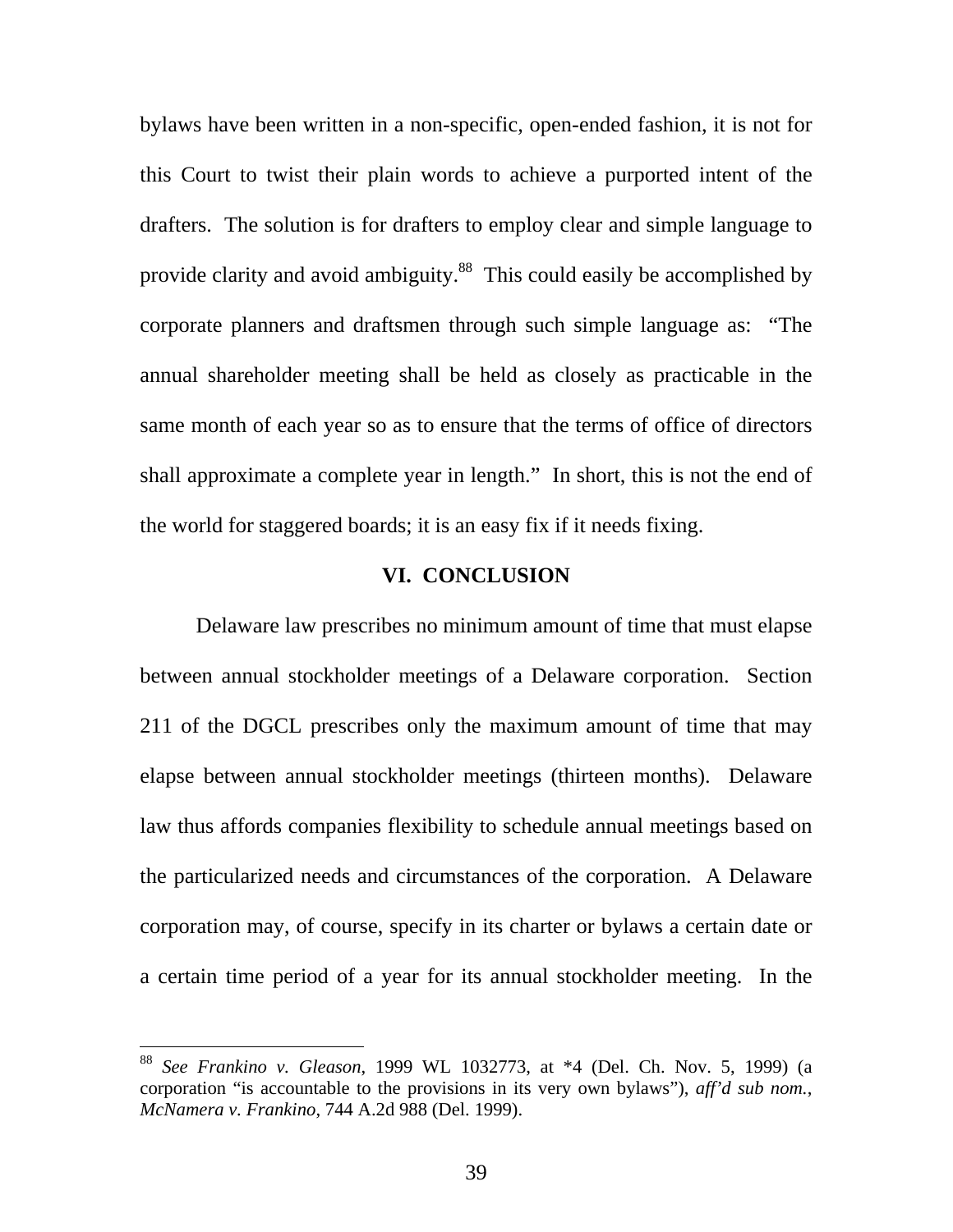absence of a specified date or time period for the meeting, directors or stockholders of the corporation (as authorized) may choose a particular date for a given annual meeting. In this case, the stockholders of Airgas at its September 15, 2010 annual meeting voted to amend the company's bylaws to establish a particular period of the year (January) for the 2011 meeting and for all future annual stockholder meetings. This particular exercise of authority does not conflict with any other express provision of Airgas's bylaws or charter; nor does it conflict with any Delaware statute or with any common law decision. Airgas has no provision in its charter or its bylaws that defines a precise term of office for the members of its classified board of directors; instead, its bylaws and charter provide that the terms of its classified board of directors shall expire at the annual meeting in the third year following their year of election. This means that the current class (the class elected in 2008) of Airgas directors' terms of office shall expire at the annual meeting set in the third year after their election, or 2011. Thus, the bylaw adopted at the September 15, 2010 annual meeting setting the next annual meeting for January 18, 2011, shall be the annual meeting at which the 2008 class of directors will stand for election. If Airgas (or any other Delaware corporation) desires a "North Star"—an invariable, determinate and fixed term of office—for its directors, it must craft its charter or bylaws